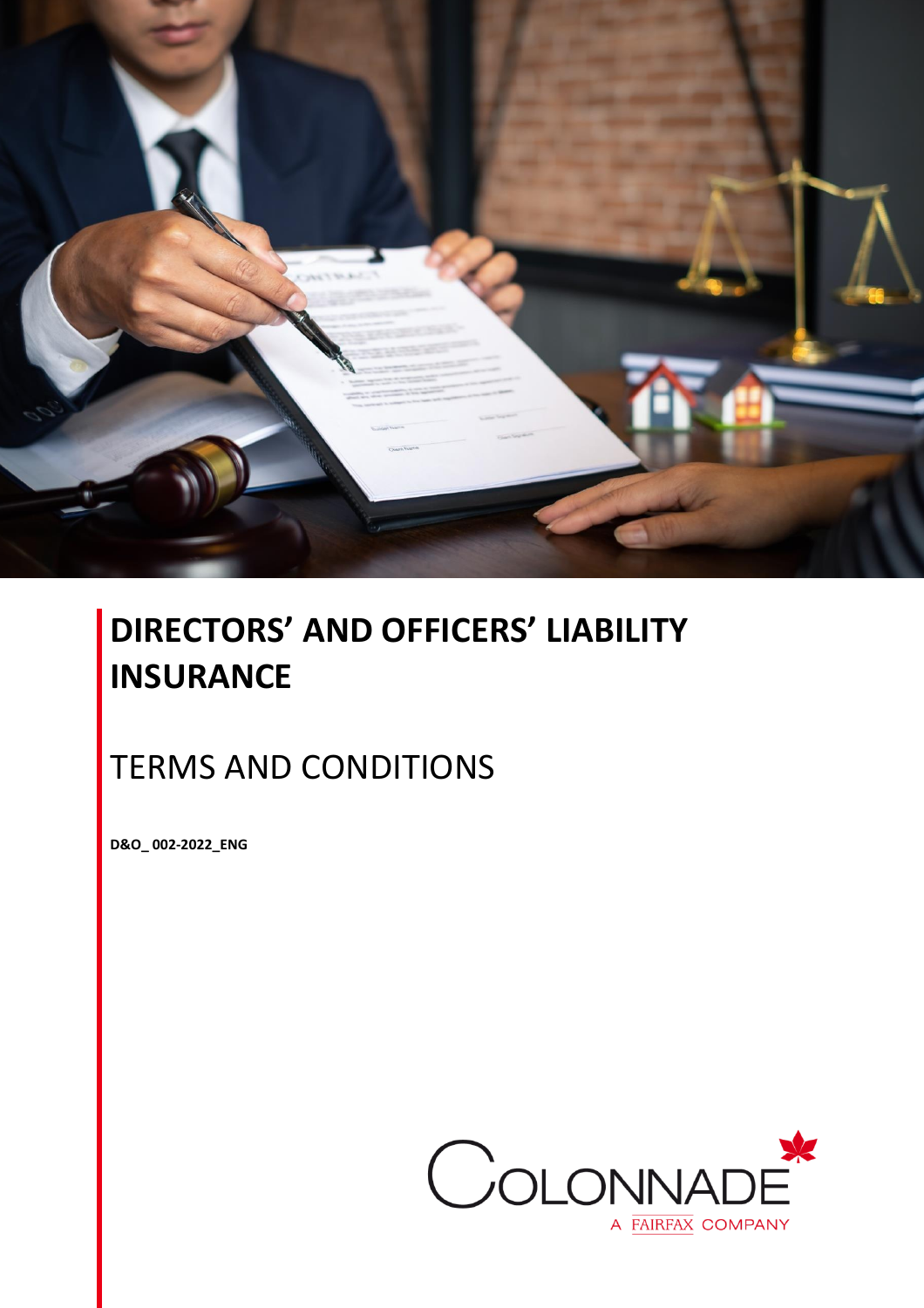

# **TABLE OF CONTENTS**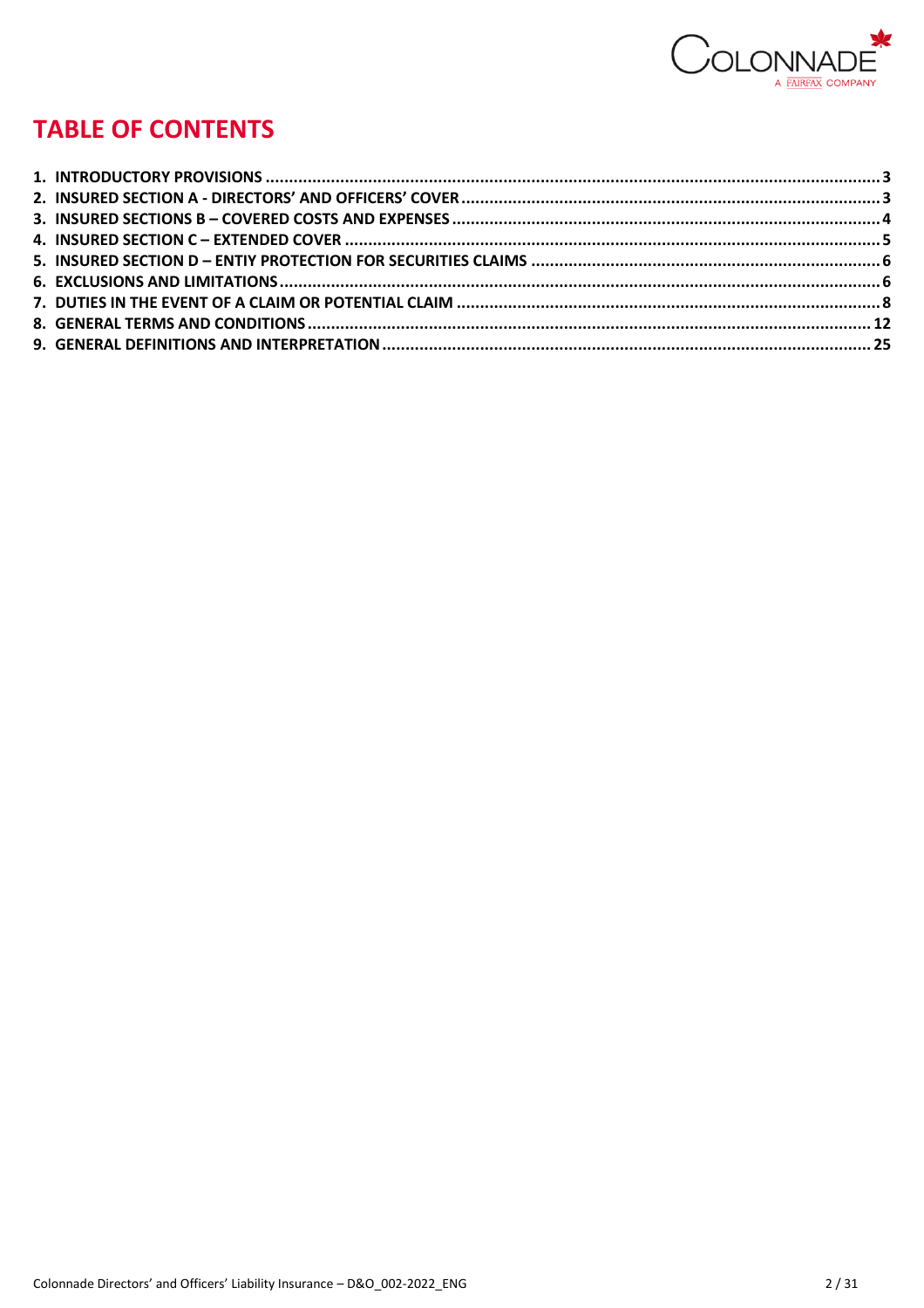

# <span id="page-2-0"></span>**1. INTRODUCTORY PROVISIONS**

This Directors' and Officers' liability insurance is concluded between the **policyholder** and the **insurer**, Colonnade Insurance S.A. Branch Office in Hungary.

The insurance is governed by the policy and these insurance terms and conditions and is concluded as insurance against loss.

# <span id="page-2-1"></span>**2. INSURED SECTION A - DIRECTORS' AND OFFICERS' COVER**

# **2.1 Directors' and officers' liability**

The **insurer** agrees, subject to the terms, conditions, limitations and exclusions of this policy, to pay on behalf of an **insured person** in respect of his liability for:

- **a)** compensation of damages and costs awarded against such **insured person** by a court, arbitration court or arbitrator or tribunal empowered to do so or agreed as a settlement with the prior written consent of the **insurer**; or
- **b)** compensation in respect of breach of rights of protection of human dignity and civil honour and slander awarded against such **insured person** by a court, arbitration court or arbitrator or tribunal empowered to do so; or
- **c)** multiple, exemplary or punitive damages (provided these are in addition to compensatory damages and not a form of tax, fine or similar penalty) awarded by a court or tribunal outside of the United States of America, if indemnity for this is lawful under the laws of the territory of that court or tribunal; and

arising solely from a **claim** first made during the **period of insurance**, except to the extent that the **company** has indemnified the **insured person** in respect of that **claim**.

# **2.2 Outside company directors**

The **insurer** agrees, subject to the terms, conditions, limitations and exclusions of this policy, to pay on behalf of each **director or officer** in respect of his liability for damages, costs, and settlements as identified in clauses 2.1 a) – c) incurred by him whilst acting in the capacity of director or officer of any **outside company** and arising solely from a **claim** first made during the **period of insurance** and only to the extent that:

- **a)** the **outside company** or any other insurance policy is not able to indemnify the **director or officer** in respect of that **claim**; or
- **b)** the **company** has not indemnified the **director or officer** in respect of that **claim.**

# **2.3 Company reimbursement**

If the **company** lawfully indemnifies an **insured person** for a **claim** otherwise insured under clauses 2.1 or 2.2, the right for insurance payment under this policy, subject to the terms, conditions, limitations and exclusions of this policy, shall be transferred to the **company** to this extent. This article shall apply in case that indemnification of the **insured persons** by the **company** is permitted by a relevant jurisdiction.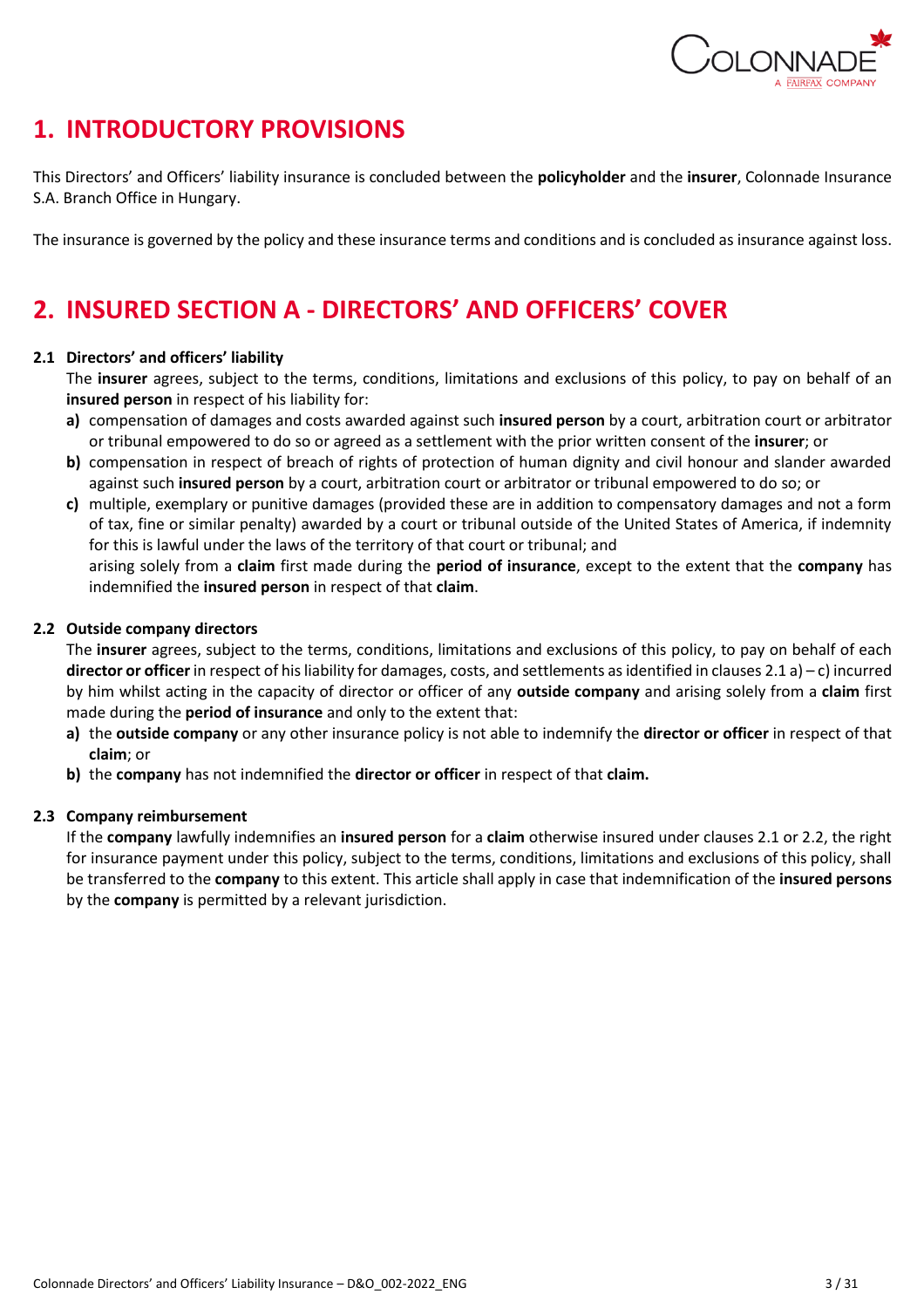

# <span id="page-3-0"></span>**3. INSURED SECTIONS B – COVERED COSTS AND EXPENSES**

### **3.1 Defence costs & expenses**

In respect of **claims** covered by Insured Section A the **insurer** also agrees, subject to the terms, conditions, limitations and exclusions of this policy, to pay **defence costs and expenses** which are incurred by an **insured person** with the **insurer's** prior written consent in the:

- **3.1.1** defence, negotiation and settlement of any **claim**;
- **3.1.2** defence of **extradition proceedings** commenced in respect of a **claim**;
- **3.1.3** defence of **asset and liberty proceedings**.

#### **3.2 Bail Bond and Civil Bond Premium**

The **Insurer** will pay the **Bail Bond and Civil Bond Premium** of each **Insured Person**.

#### **3.3 Pre-Claim Inquiry**

Subject to the Sub-Limit specified in the policy the **Insurer** will pay the **Pre-Claim Inquiry Costs** of each **Insured Person**  arising from a **Pre-Claim Inquiry**.

### **3.4 Circumstances/Claim Mitigation**

Subject to the Sub-Limit specified in the policy, the **Insurer** will pay the **Mitigation Costs** and **Professional Fees** incurred by an **Insured Person**, with the **Insurer's** prior written consent, to minimise the risk of a **Claim** against an **Insured Person**  provided that:

- **a)** notification of the relevant circumstances has been made to the **Insurer** in accordance with Section 7.1 (When to notify); and
- **b)** if the circumstances notified in accordance with (a) above were to give rise to a **Claim**, that **Claim** would result in a civil legal liability of the **Insured Person** to the potential claimant, but no such **Claim** has yet been made by the potential claimant; and
- **c)** the **Mitigation Costs** are reasonably and necessarily incurred by the **Insured Person** and the **Mitigation Costs** are paid directly or indirectly to each potential claimant for the principal purpose of avoiding a **Claim(s)** being made by that potential claimant for a specific **Wrongful Act**; and
- **d)** the **Professional Fees** are reasonably and necessarily incurred by the **Insured Person** to negotiate and facilitate the payment of **Mitigation Costs**; and
- **e)** the liability of the **Insurer** under this Section 3.4 (Circumstance / Claim Mitigation) shall not exceed the liability that would have existed under this policy if the **Claim** had been made against the **Insured Person** by the potential claimant.

In no event shall Section 3.4 (Circumstance / Claims Mitigation) include the remuneration of any **Insured Person**, costs of their time or any other costs or overheads of any **Company**.

### **3.5 Reputation recovery expenses**

The insurer will pay the reputation recovery expenses of each Insured Person, subject to the Sub-Limit specified in the policy.

### **3.6 Civil fines and penalties / Civil Money Penalties**

The **Insurer** will pay civil fines and civil penalties (to the extent such are insurable by the relevant law) assessed against any **Insured Person** which an **Insured Person** is legally liable to pay pursuant to any **Claim**, but only where there has been no determination of intentional, grossly negligent or deliberate breach of the law by the **Insured Person.**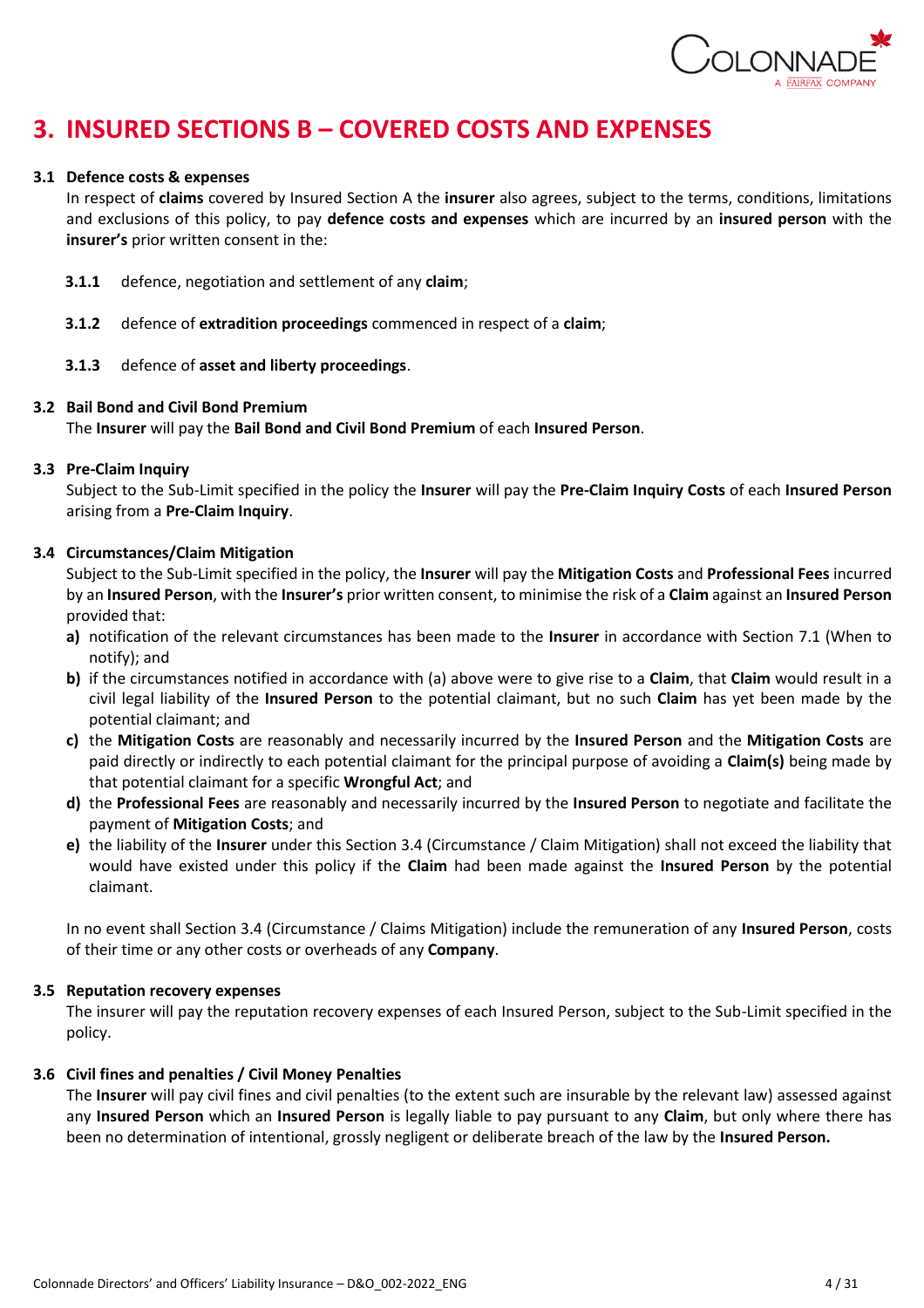

# **3.7 Cost of the necessary psychological care in case of stress-related illness caused by a claim**

The insurer will pay the cost of the necessary psychological care / crisis couching of each insured person in case of a verifiable stress-related illness caused directly by a claim made against the insured person, subject to the Sub-Limit specified in the policy and the prior written consent of the insurer.

# **3.8 Cost of the replacement of the company car**

If the **insured person** during the **period of insurance** is entitled to unlimited private usage of a company car as part of their remuneration package and the **insured person** loses this benefit as a direct result of a **claim** made against him the **insurer** will pay the rental cost of a similar model in the same category, subject to the Sub-Limit specified in the policy and the prior written consent of the **insurer**.

# <span id="page-4-0"></span>**4. INSURED SECTION C – EXTENDED COVER**

# **4.1 Extended Reporting Period**

Unless a **transaction** occurs or the policy is cancelled by the **insurer** due to premium non-payment, the **policyholder**  shall be entitled to an **extended reporting period**:

- automatically for 12 months if this policy is not renewed or replaced; or

Should the **Policyholder** elects to purchase a period longer than the 12 months **Extended Reporting Period** provided under this section, the **Insurer** may decide on the approval of the **Policyholder's** request to purchase an **Extended Reporting Period,** if no later than on the 30th day before the last day of the **Period of Insurance,** the request to purchase **Extended Reporting Period** is received by the **Insurer.**

Based on the decision of the **Insurer**, the **Limit of indemnity** for the **Extended Reporting Period** may differ from the amount of the **Limit of indemnity** available to the **Policyholder** in the last **Period of Insurance**.

The 12 months automatic **Extended Reporting Period** specified above does not apply in the event of a **Transaction** or the termination of the insurance contract due to non-payment of premiums.

If a **Transaction** occurs, the **Policyholder** may request the purchase of **Extended Reporting Period** up to 72 months on such terms and conditions and for such additional premium as the **Insurer** may decide.

An **Extended Reporting Period** under this Extension 4.1. (**Extended Reporting Period**) is non-cancellable.

### **4.2 Lifetime Run-Off for Retired Insured Persons**

The **insurer** will provide an unlimited **extended reproting period** for any current or future **insured person** who retires, resigns or the **company** terminates or not renewes the contract with him, other than by reason of a **transaction** during the **period of insurance**, provided that, on expiry of this policy:

**a)** this policy is not renewed or replaced with any other management liability cover; or

**b)** where this policy is renewed or replaced with any other management liability cover, such renewal or replacement policy does not provide an extended reporting period of at least six (6) years for such retired **insured persons**.

### **4.3 Special Excess Protection for Non-Executive Directors**

- **4.3.1** For **claims** made against a **non-executive director** but for the limit of indemnity under this policy being exceeded, the **insurer** will provide an additional limit up to the sum specified in the in the policy to pay on behalf of the **non-executive directors.** Such additional limit will be payable provided that:
	- **a)** the limit of indemnity under this policy, and
	- **b)** all other applicable insurance whether written as excess over the limit of indemnity of this policy or otherwise, and
	- **c)** all other indemnification for such **claim** available to such **non-executive directors**, whether from the **company** or otherwise

have been exhausted.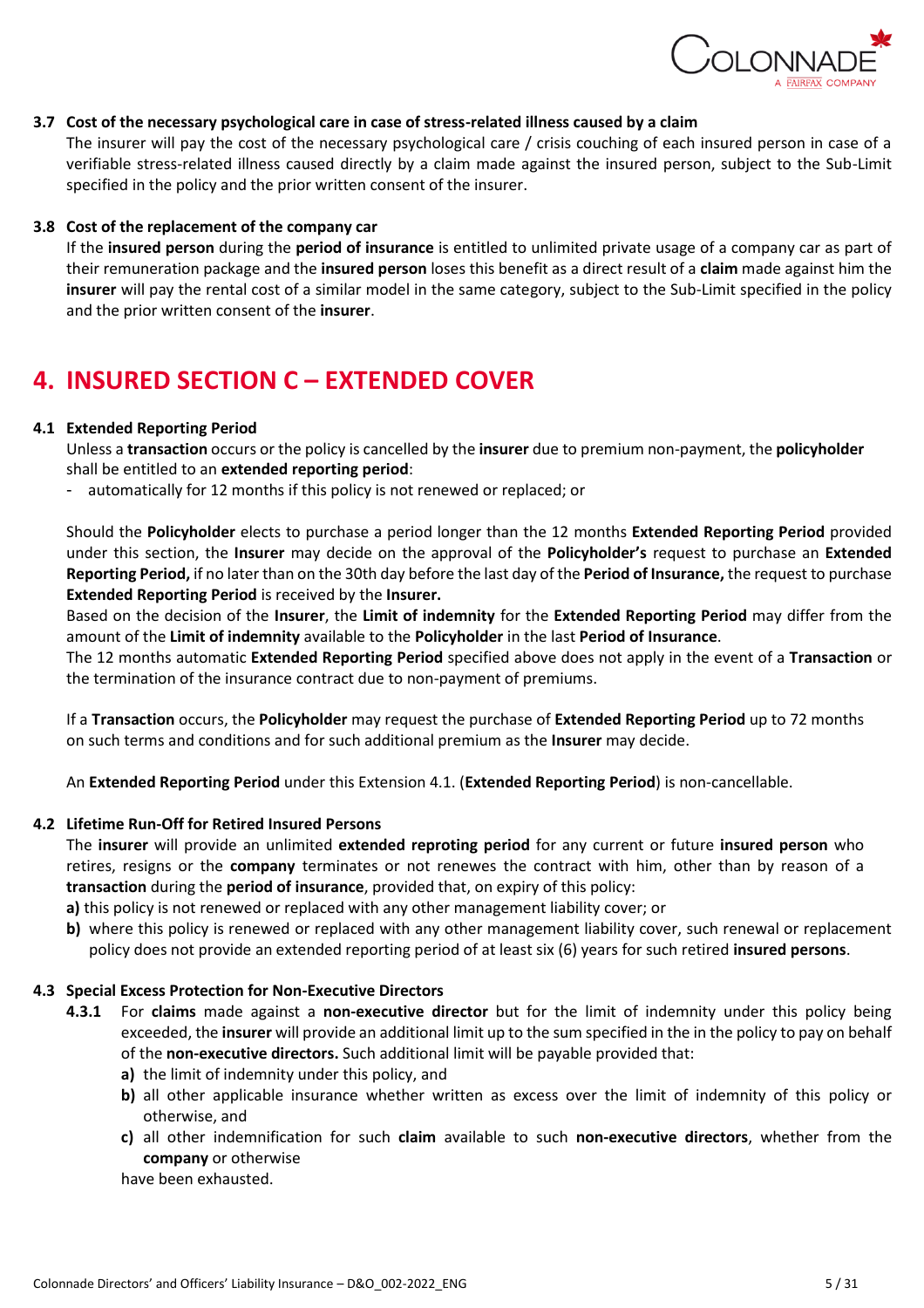

- **4.3.2** The sum specified in the policy in respect of this clause 4.3 is the maximum payable by the **insurer** and in the aggregate irrespective of the number of:
	- **a) claims** made, or
	- **b)** claims for insurance payment made under this policy, or
	- **c) non-executive directors** entitled to indemnity under this policy, or
	- **d) wrongful acts**.

#### **4.4 New Subsidiary**

The definition of **subsidiary** will be automatically extended to include any entity of which the **policyholder** acquires **control**, either directly or indirectly through one or more of its **subsidiaries**, during the **period of insurance** provided that such entity:

- **a)** does not have any of its **securities** listed on an exchange or market in the United States of America; or
- **b)** has, as of the date of the acquisition, assets which are less than or equal to 25% of the total consolidated assets of the **policyholder** as of the inception date of the policy, or
- **c)** is not a **financial institution**.

For any such entity that has any of its **securities** listed on an exchange or market in the United States of America, or has total assets greater than 25% of the consolidated assets of the **policyholder** as at the inception date of this policy, or is a **financial institution**, this Extension 3.1 (New Subsidiary) shall not apply.

### **4.5 Emergency Costs**

If the **Insurer's** prior written consent cannot reasonably be obtained before **Defence Costs and Expenses** or **Pre-Claim Inquiry Costs** are incurred, then the **Insurer** shall give retrospective approval for such costs, subject to the Sub-Limit specified in the policy.

# <span id="page-5-0"></span>**5. INSURED SECTION D – ENTIY PROTECTION FOR SECURITIES CLAIMS**

The **insurer** agrees, subject to the terms, conditions, limitations and exclusions of this policy, to pay on behalf of the **insured** in respect of their liability for compensation of damages and costs awarded against the **insured** by a court, arbitration court or arbitrator or tribunal empowered to do so or agreed as a settlement with the prior written consent of the **insurer** (such consent can not be unreasonably withheld) in respect of a **Security Claim**.

# <span id="page-5-1"></span>**6. EXCLUSIONS AND LIMITATIONS**

**This policy does not provide cover for cost and expenses and does not cover and excludes claims:**

### **6.1 Bodily injury or property damage, products and services**

- **6.1.1 for actual or alleged bodily or psychological injury, sickness, disease or death of any person or, property damages (damage to or destruction of any tangible property, including loss of use thereof), and the consequential financial losses thereof, however defence cost and expenses related to bodily injury and property damages are covered. This exclusion does not apply to emotional distress or mental anguish brought as part of a claim arising out of any employment practice violation, provided such compensation is allowed by the relevant jurisdiction;**
- **6.1.2 arising out of services provided, works delivered or products manufactured, producted, processed, sold or developed by the insured.**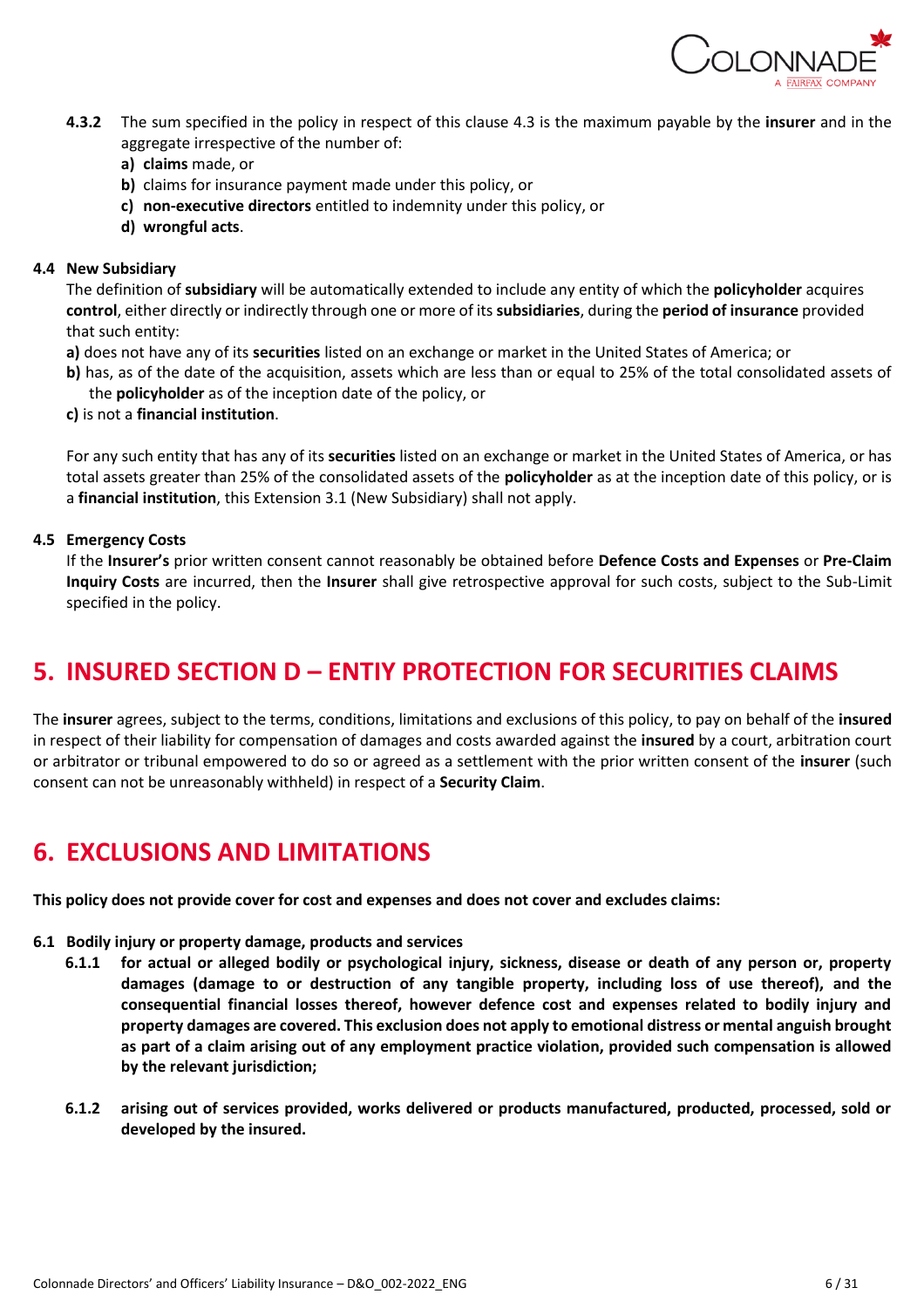

#### **6.2 Dishonest conduct and personal profit**

**directly or indirectly arising out of, based upon or attributable to:**

- **6.2.1 any actual dishonest, fraudulent, or malicious act of any insured person or wilful damage, deliberate violation of law, regulation, resolutions, authorities or instruction by any insured person, or**
- **6.2.2 any insured person gaining any actual profit or advantage or receiving any remuneration to which they are not legally entitled;**

**in the event that any of the above is established by final, non-appealable adjudication made by court or arbitration or tribunal empowered to do so in any action or proceeding or by any formal written admission by the insured that the relevant conduct did in fact occur.**

**6.3 Insured vs. insured claims made within the USA based upon any federal, state or local laws, rules or regulations of the United States of America or brought or maintained within the United States of America or their territories or possessions and made by or on behalf of the company or by or on behalf of any insured person.**

**This exclusion does not apply to any claim against an insured person:**

- **6.3.1 brought by or at the direction of any liquidator, provisional liquidator, administrator or receiver of the company;**
- **6.3.2 made by a former director or officer;**
- **6.3.3 for indemnity in respect of a claim made by an independent third party without the procurement or instigation of any insured person or agent of the company;**
- **6.3.4 in the form of a derivative action; or**
- **6.3.5 where the insured person is a former director or officer; or**
- **6.3.6 in respect of defence costs and expenses;**

#### **6.4 Non-covered acts**

**directly or indirectly arising out of wrongful acts committed (or alleged to have been committed):**

- **6.4.1 after the date of a transaction; or**
- **6.4.2 prior to the date of acquisition by the company of a subsidiary company;**
- **6.5 Prior / pending litigation, known claims, facts and circumstances**
	- **6.5.1 directly or indirectly arising out of the circumstances underlying any claim or any legal, administrative or regulatory proceedings against the insured first made or commenced prior to the continuous cover date; or**
	- **6.5.2 directly or indirectly arising out facts, which have already been known by the insured at the time of the continuous cover date or directly or indirectly arising out circumstances which might reasonably be expected to produce a claim which have already been known by the insured at the time of the continuous cover date.**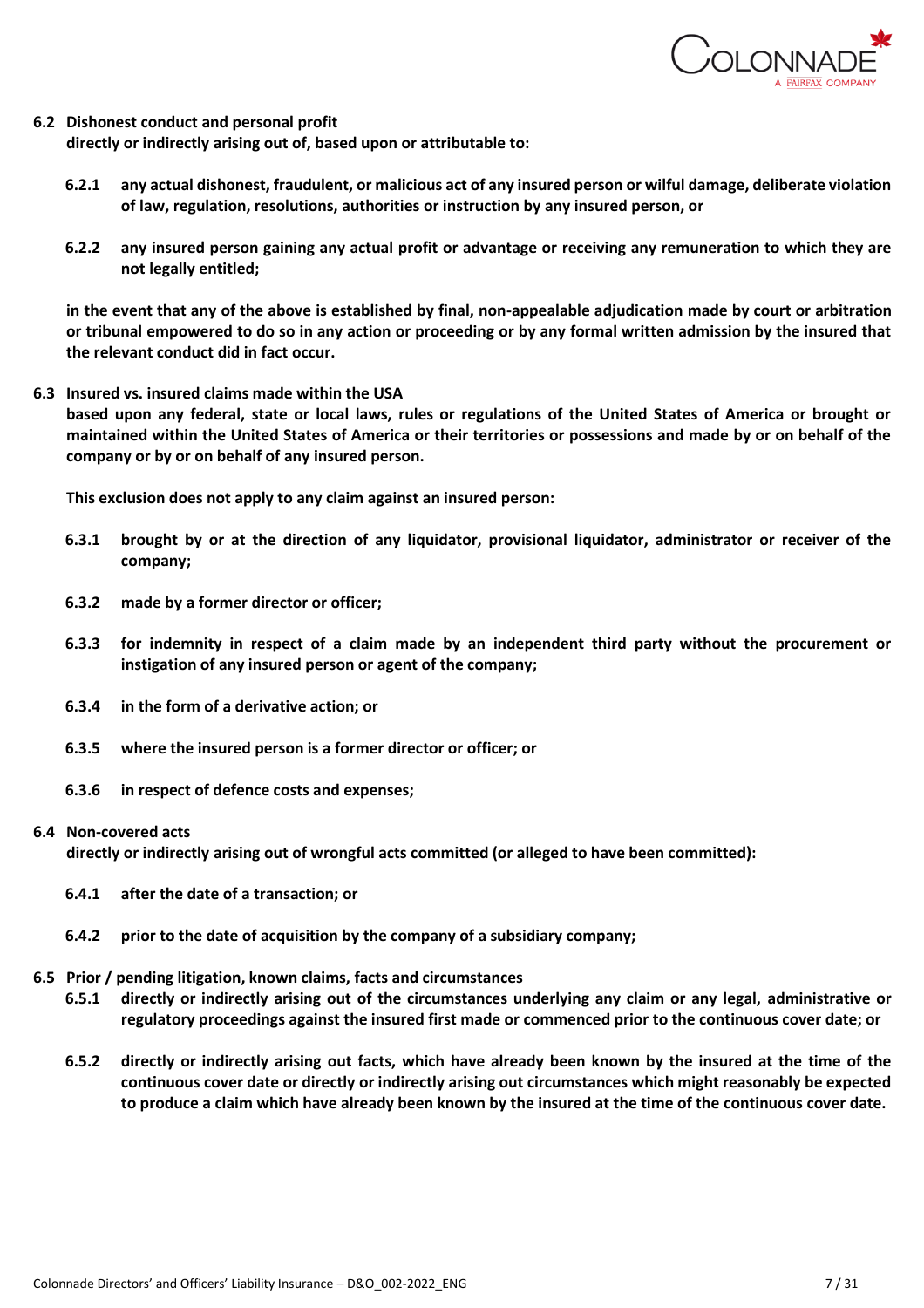

# <span id="page-7-0"></span>**7. DUTIES IN THE EVENT OF A CLAIM OR POTENTIAL CLAIM**

The **company** and the **insured person** are obliged to fulfil the duties below. If they do not comply with these obligations the **insurer** may, in accordance with relevant statutory rules, reduce or refuse payment of any covered costs and expenses and **claim** or withdraw from the policy. If any payment on account of any such **claim** or covered costs and expenses has already been made by the **insurer**, the **company** or the **insured person** shall repay immediately all such payments to the **insurer.** The applicable **insured** or policyholder shall reimburse the **insurer** for any payments which are ultimately determined not to be covered by this policy.

# **7.1 When to notify**

The **company** or the **insured person** shall give the **insurer** written notice as soon as practicable of:

- **7.1.1** any **claim** but in all events no later than till the end of the **period of insurance** or applicable **extended reporting period**;
- **7.1.2** any **pre-claim inquiry** or any circumstances that might reasonably be expected to give rise to a **claim**, but in all events no later than the end of the **period of insurance.**

If notice of a **Claim** or circumstance is given as required by this policy, then any subsequent **Claim**, alleging, arising out of, based upon or attributable to the facts or acts, errors or omissions alleged in that **Claim** or notice of circumstance, shall be deemed to have first been made at the same time as that **Claim** or notice of circumstance was first made, and reported to the **Insurer** on the date the required notices were first provided.

Any **Claim** or series of **Claims** arising out of, based upon or attributable to continuous, repeated or related acts, errors or omissions, whether or not committed by more than one **Insured** and whether directed to or affecting one or more person or entity, shall be considered a single **Claim** for the purposes of this policy.

If an **insured** elects not to seek coverage for a **pre-claim inquiry** it will not prejudice the right of the **insured** to seek coverage for a **claim** arising out of the same circumstances provided the claim is notified in accordance with this Section 7.1 (When to notify)

# **7.2 Whom to notify**

Notice to the **insurer** must be given to the claims notification address specified in the policy.

### **7.3 What to notify**

### **7.3.1** In case of a **claim** or **pre-claim inquiry**

As the very first step the **insured** provides the **insurer** with the copy of the **pre-claim inquiry** or the **claim** made against the **insured** or any document which points out that a **claim** will be enforced against the **insured.**

During the process on the request of the **insurer** the following documents shall be provided to the **insurer**:

- Copy of the correspondence in relation to the **claim;**
- Summary in written form about the conduct or omission of the **insured** that may lead or might have led to the damage or loss; how and when the damage was discovered; when and in what amounts the damage or loss may arise or has arisen;
- Written self evaluation of the **insured** about his liability;
- Appointment to a position, employment agreements, job descriptions, internal policies or other document that contains the responsibilities, rights of the manager/officer and the liability rules;
- In case special professional requirements should be met for the fulfilment of a position, certifying the compliance with these requirements, copy of the diploma or other document certifying the professional qualification, curriculum vitae;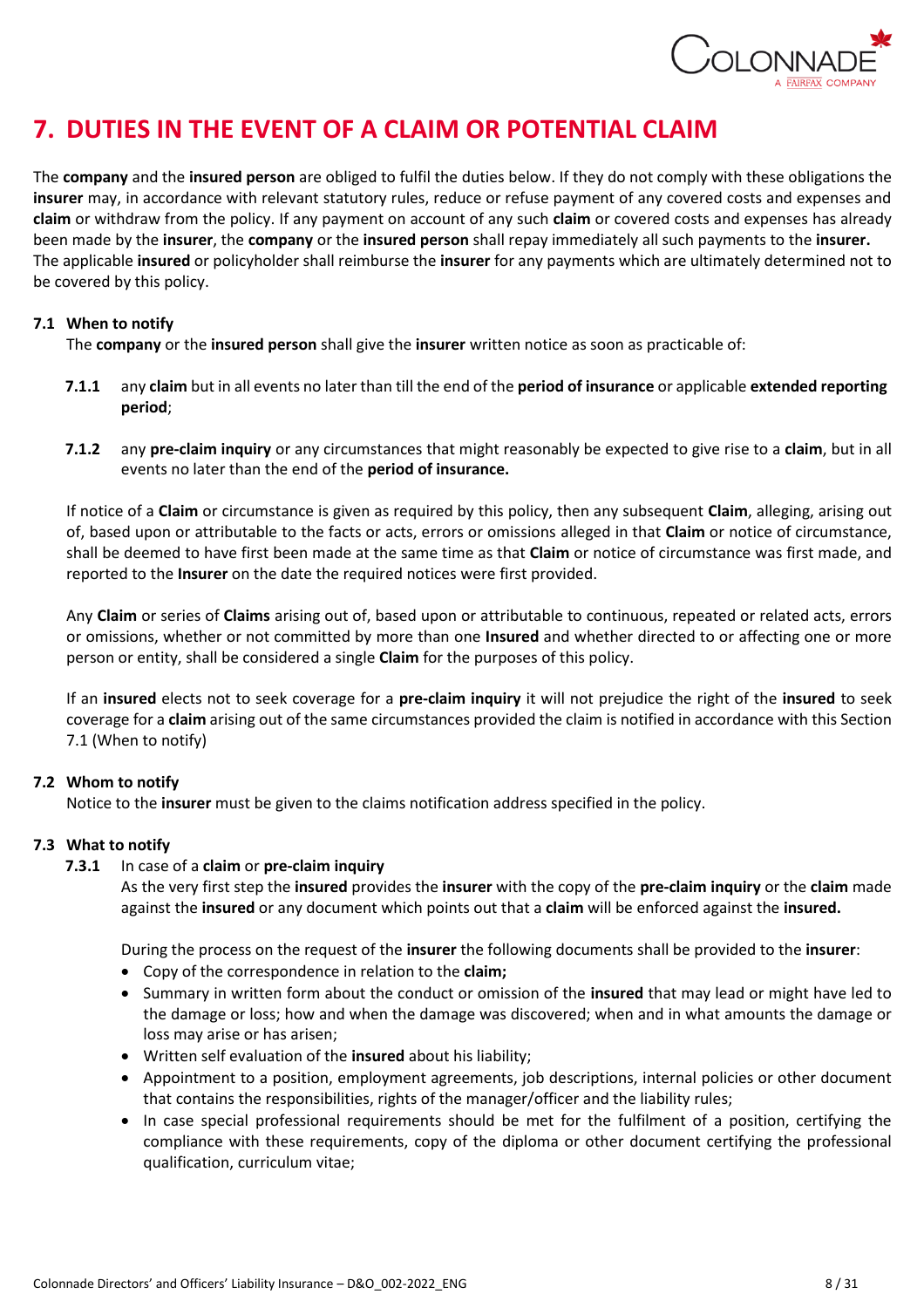

- Decisions, resolutions, reports and other documents of official investigation and other procedures carried out regarding the case (criminal procedure, tax authority, ethical, procedure, internal audit, procedure of the Board of Directors/Supervisory Board, auditor, procedure of the any **official body**, civil procedure, liquidation procedure, enforcement proceeding, etc.)
- Declaration about appointing the legal representative without the involvement of the insurer or requesting the Insurer to appoint it for him;
- Documents certifying the amount of the claim: statements, registers, financial statements, balance sheets, extracts of the accountancy, expert opinions, invoices, decisions of the authorities, protocols/reports;
- If a conduct or omission similar to the conduct or omission that led to the damage occurred previously, the relating documents and such documents or agreements that certify what results of what actions were taken in order to mitigate certain losses/damages or similar losses or damages that may arise in the future.

In case a certain document is not available to the **insurer**, or the above documents are in contradiction or may raise further issues that need clarification, the **insurer** reserves the right to request other documents, information or means of proof that are listed above.

The above list was prepared on the basis of the **insurer's** claim experiences, the typical damages and claims. Therefore, in case an exceptional or untypical **claim** will occur that can be evidenced only by enclosing additional or other documents/means of proof that vary from the above, the **insurer** also reserves the right to request other than the aforementioned documents.

In such cases the Insurer undertakes to inform the insured/claimant or their representatives about the requested documents or means of proof.

#### **7.3.2** In case of reporting a circumstances

Any **insured** may, during the **period of insurance**, notify the **insurer** of any circumstance reasonably expected to give rise to a **claim**. The notice given under clause 7.1.2 must include the reasons for anticipating that **claim**, and full relevant particulars with respect to dates, the **wrongful act** (if applicable) and the potential **insured** and claimant concerned.

### **7.4 Admission & settlement**

The **insured** shall not admit liability or attempt to settle or make any admission with respect to any **claim** without the **insurer's** prior written consent, such consent not to be unreasonably withheld. Only liabilities, settlements and judgments resulting from **claims** defended in accordance with this policy shall be covered under this policy.

The **insurer** shall not settle any **claim** without the **insured's** consent.

Where there is a dispute between the **insured** and the **insurer** as to whether a **claim** should be settled or should continue to be defended, within 30 days after notice of such dispute, the **Insurer** shall refer the matter to an **independent lawyer**, to be paid for by the **insurer**, who shall determine whether, on the balance of probabilities, the **insured** is likely to succeed in defending the **claim** to final resolution or whether the **claim** should be settled. The **independent lawyer** shall determine the amount for which that **claim** could have been settled at the **insurer's** expense, taking into account the economics of the matter, the damages and costs which are likely to be recovered by the claimant, the likely costs of defence and the prospects of the **Insured** successfully defending the action.

If the **independent lawyer** determines that the **claim** should be settled, and if the claimant and the **insurer** are amenable to a settlement the **insured** may elect to continue the defence of that **claim** without the **insurer's** prior written consent provided that the **Insurer's** liability is limited to the amount that the **claim** could have been settled for, plus **defence costs and expenses** incurred to the date of the proposed settlement. If the **claim** ends up costing more than it could have been settled for, the additional costs are not going to be covered by the insurance.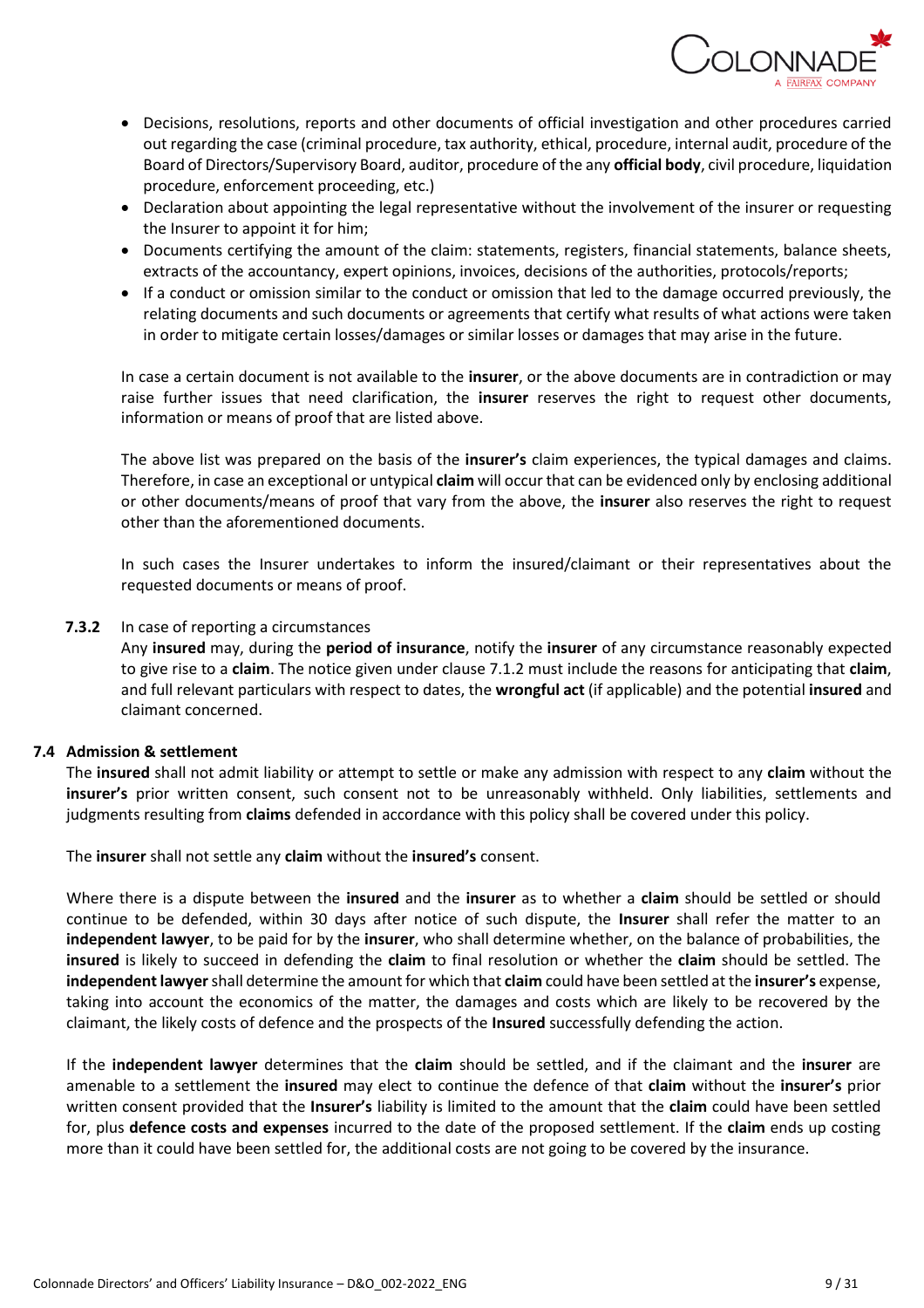

#### **7.5 Incurring covered costs and expenses**

The **insurer** shall only be liable to pay **defence costs and expenses** and any other covered costs and expenses (according to Insured Section B of this policy) to which it has given its prior written consent, such consent not to be unreasonably withheld.

#### **7.6 Advancement of covered costs & expenses**

In respect of any **claim** or event covered by this policy**,** the **insurer** will advance the covered costs and expenses (according to Insured Section B of this policy) prior to the final settlement of a **claim**. Such advance payments by the **insurer** shall be:

- **7.6.1** subject to the application of the retention, if any;
- **7.6.2** part of and not exceed the limit of indemnity; and
- **7.6.3** repayable to the **insurer** by the **insured persons** or the **company** severally according to their respective interests in the event and to the extent that it is determined that they were not entitled under this policy to payment of such covered costs and expenses.

#### **7.7 Appointment of lawyers**

The **insured persons** may appoint lawyers to represent them in defending any **claim**, subject to the **insurer's** prior written consent. Where the same or a similar **claim** is made against more than one **insured person** or against the **company** and any **insured person**, the same lawyers shall be appointed to defend all of them unless there is a material conflict of interest between them. The **insurer** will accept as necessary the retention of separate legal representation to the extent required by a material conflict of interest between any **insureds.**

#### **7.8 Information & assistance**

The **insureds** shall disclose to the **insurer** all relevant information and, in addition, shall provide assistance to the **insurer**  to enable the **insurer** or its agents to investigate and/or to defend any **claim** (including without limitation by way of compliance with any protocol or other procedural requirements which may be relevant to the jurisdiction in which the **claim** is brought) and/or to enable the **insurer** to determine its liability under this policy.

#### **7.9 Allocation of insurance benefits**

The **insurer** will be liable only for payments derived exclusively from a covered **claim.** If a **claim** involves both covered and uncovered matters or persons under this policy, then the **insured** and the **insurer** shall use reasonable efforts to determine a fair and equitable allocation of payments covered under this policy, on the basis of established judicial allocation principles which take into account the legal and financial exposures, and the relative benefits obtained by the relevant parties. The **insured persons** or where applicable, the **company** and the **insurer** shall use their best efforts to agree this amount; and

If the **insurer** and the **insured** cannot agree on allocation in accordance with this clause within 30 days, then they agree to refer the determination to an **independent lawyer, to be paid for by the insurer** whose decision shall be final and binding on all parties. The **insured** and the **insurer** shall be entitled to make written submissions to **independent lawyer**.

#### **7.10 Payment by the Insurer**

The payment obligation of the **insurer** in accordance with 2.1, will be settled within 30 days after receiving the final, executable adjudication made by court or arbitration or tribunal empowered to do so. In case of settlement with the insurer's prior written consent, the insurer will pay by the due date agreed in the settlement agreement.

### **7.11 Insured's duties**

**7.11.1** The **insured** shall have the obligation to defend and contest any **claim** made against them. The **insurer** shall be entitled at any time to participate fully in the defence and in the negotiation of any settlement that involves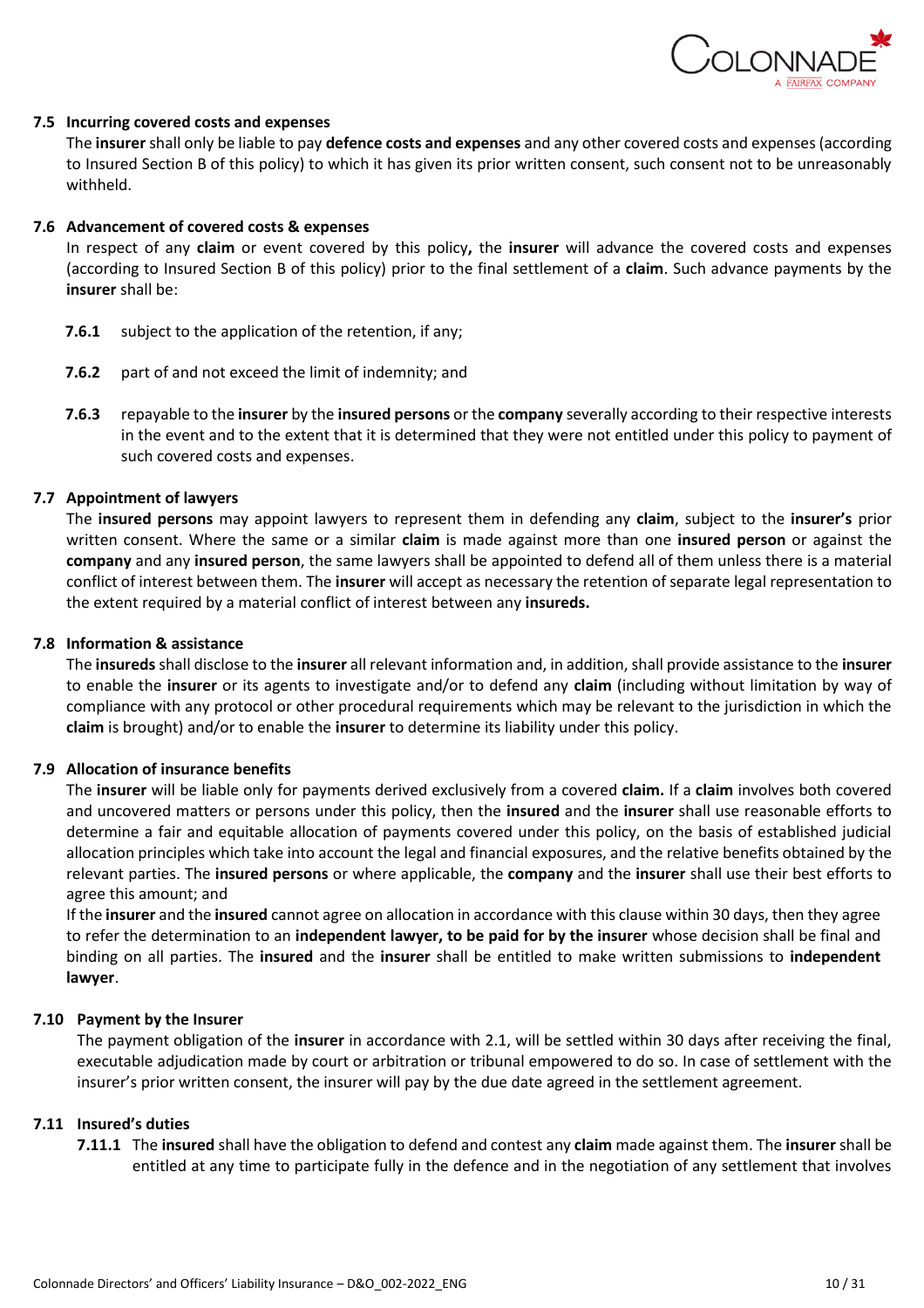

or appears reasonably likely to involve the **insurer**.

**7.11.2** All **insureds** shall at their own cost, render all reasonable assistance to and cooperate with the **insurer** in the investigation, defence, settlement or appeal of a **claim, pre-claim inquiry** or circumstance, and provide the **insurer** with all relevant information pertaining to any **claim, pre-claim inquiry** or circumstance, as the **insurer** may reasonably require. In the event of any **claim** and **pre-claim inquiry**, each **insured** shall take reasonable steps to reduce or diminish any potential payment under this policy.

If the **insured** breaches his duties in accordance with 7.11.2 and/or he hinders the defence of any **claim** the **insurer** shall be exonerated from its payment obligation in accordance with this insurance contract.

- **7.11.3** For each and every **claim**, the **company**, the **insured persons** and any person acting on their behalf must:
	- **a)** always act honestly, there being no rights to any form of payment or indemnity under the policy in the event that any claim is made fraudulently;
	- **b)** not destroy evidence or supporting information or documentation nor destroy any property relating to a covered **claim** under this policy;
	- **c)** act in such a manner so as to allow the **insurer** to exercise recourse rights against a third party relating to a covered **claim** under this insurance, not waive it, not fail to exercise it and provide the **insurer** with all necessary assistance in all respects in exercising such rights if requested to do so by the **insurer**.
- **7.11.4** If any payment on account of any **claim** or covered costs and expenses has already been made, the **insured** or **company** shall immediately reimburse the **insurer** for any payments which are ultimately determined not to be covered by this policy.

### **7.12 Insurer's rights**

- **7.12.1** The **insurer** will be under no obligation to investigate any circumstance notified under clause 7.1. or any **claim**  on its own or to undertake the conduct of any proceedings in connection with any **claim** or **pre-claim inquiry** and will be at liberty in all cases to leave the conduct of such proceedings wholly to the **insured** upon such conditions as regards the payment of **defence costs and expenses**.
- **7.12.2** The **insurer** may at any time pay the **limit of indemnity** (after deduction of any sums already paid) or such lesser sum for which the **claim** can be settled and will relinquish the conduct and control of the **claim** and be under no further liability.
- **7.12.3** If a **claim** is made against an **insured person** by the **company**, the **insurer** shall have no duty or obligation to communicate with any other **insured person** or the **company** in relation to that **claim**.

### **7.13 Subrogation**

In the event of any payment under this policy, any **insured's** right for compensation of damages or any similar right against a third party shall be transferred to the extent of such payment to the **insurer**. The **insured** is obliged to take any necessary steps and provide any necessary co-operation so as the **insurer** is able to execute such right. The **insurer**  will not exercise its rights of subrogation against an **insured person** in connection with a **claim**, unless it can establish that Exclusion 6.2 - Dishonest conduct and personal profit applies to that **claim** and to that **insured person**.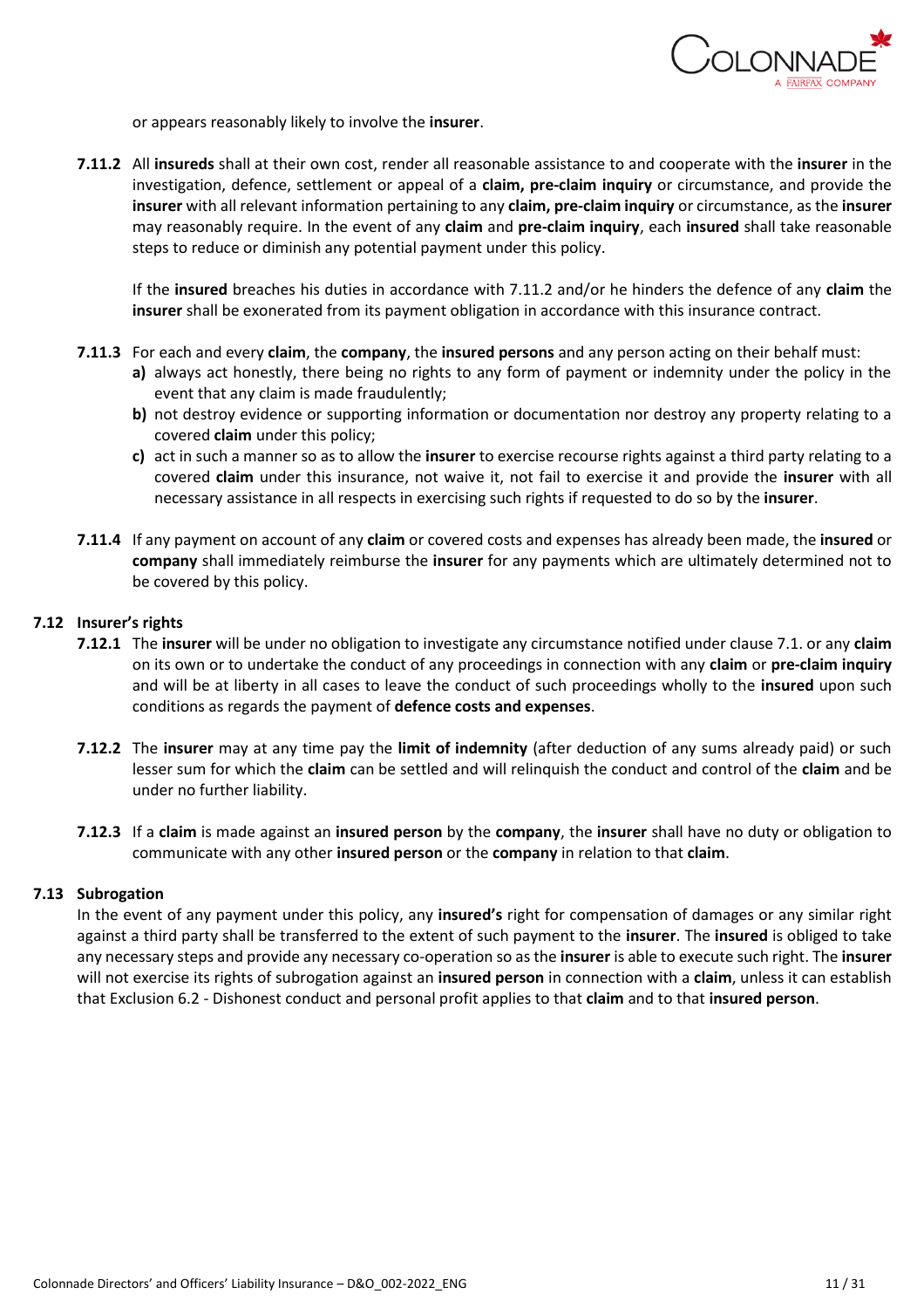

# <span id="page-11-0"></span>**8. GENERAL TERMS AND CONDITIONS**

The following provisions shall apply in relation to the insurance:

# **8.1 Territory & legal actions**

Unless set out otherwise in the policy or prohibited from doing so by the relevant law or regulation, this policy applies to events covered by this policy occurring anywhere in the world or **claims** wherever made, based upon acts occurring anywhere in the world.

# **8.2 Applicable law**

This policy will be governed by and interpreted in accordance with the laws of Hungary.

# **8.3 Assignment**

Assignment of interest under this policy will not bind the **insurer** unless and until the **insurer's** written consent is endorsed on this policy.

# **8.4 Information prior to conclusion of the policy**

The policyholder and the **insureds** must truthfully and in full answer all written questions of the **insurer** relating to the insurance. Information stated in a questionnaire or provided during any communication preceding conclusion of the policy will be considered as answers to such written question of the **insurer**.

# **8.5 Limit of indemnity**

- **8.5.1** The amount stated in the schedule as the limit of indemnity is, subject to the additional limit available under clause 4.3, the maximum payable by the **insurer** under the policy in respect of any one **claim** and in the aggregate during the **period of insurance** irrespective of the number of:
	- **a) claims** made, or
	- **b) insureds** entitled to indemnity, or
	- **c) wrongful acts**, or
	- **d)** insured sections or covers within the insured sections under which claims are made under this policy**.**
- **8.5.2** Unless agreed and set out otherwise in the policy the limit of indemnity shall be inclusive of all covered costs and expenses (Insured Section B).
- **8.5.3** The limit of indemnity will not be increased by purchase of an **extended reporting period** under clause 4.1. Any sub-limit of indemnity stated in the schedule, except the additional limit **for non-executive directors** under clause 4.3, shall be part of and not in addition to the limit of indemnity.

### **8.6 Multiple claims**

- **8.6.1** All causally connected or interrelated **wrongful acts,** or conduct (as described in clause 9.34), jointly constitute a single **wrongful act**, or conduct, under this policy.
- **8.6.2** Where a single **wrongful act**, or conduct, gives rise to more than one **claim**, all such **claims** jointly constitute one **claim** under this policy and only one retention is applicable in respect of such **claim**.

### **8.7 Non-disclosure**

**8.7.1** In the event that the **policyholder** or the **insured** provided intentionally or negligently false or incomplete answers to the written enquiries of the **insurer** regarding this policy, the insurer shall have the right withdraw from this agreement within 30 days after the date the insurer becomes aware of such information with a retroactive date of the inception of the policy period.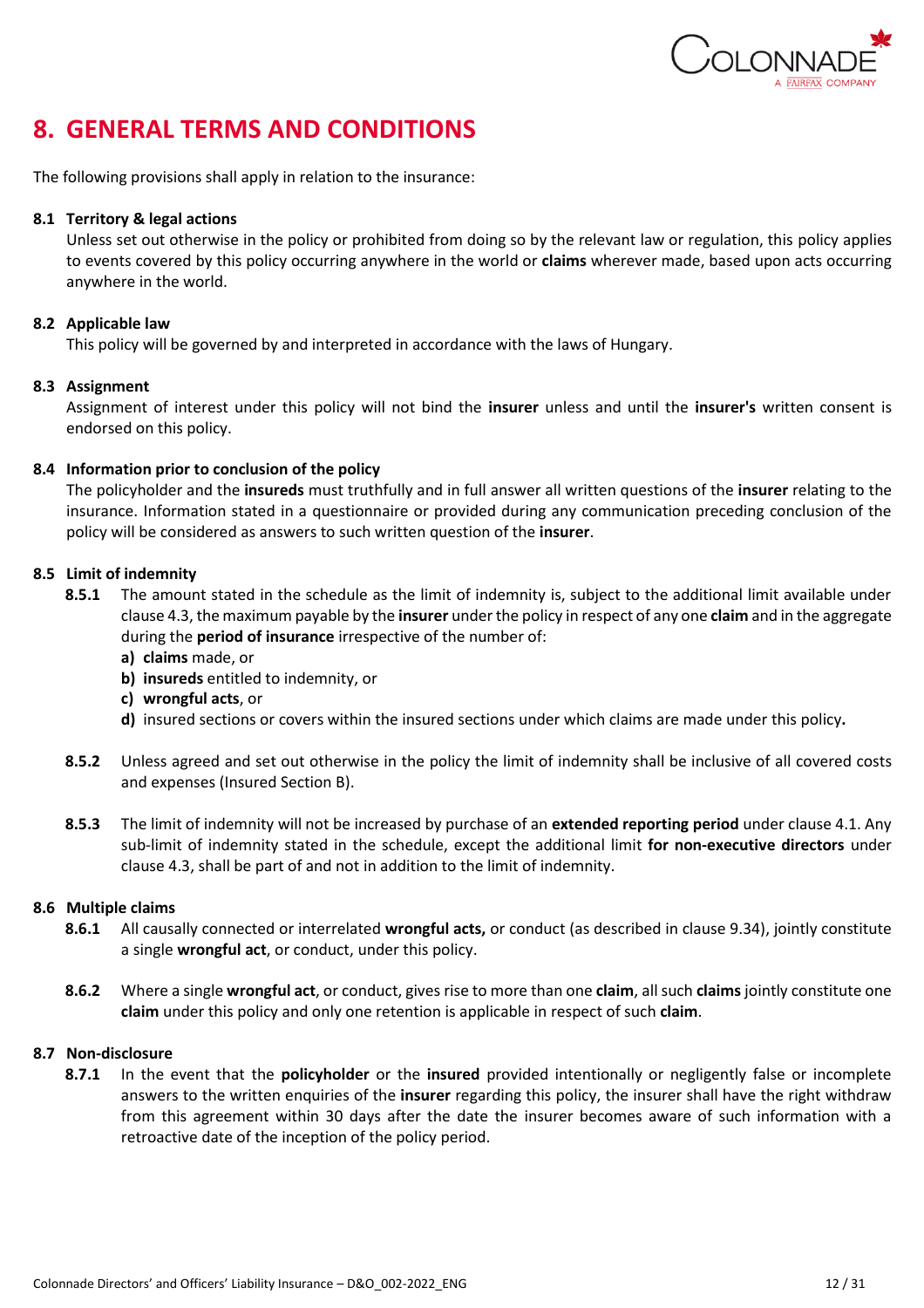

**8.7.2** In the event of the **insurer** being entitled to avoid this policy from inception or to avoid any endorsement to this policy, parties may agree that instead giving notice in writing to the **insured** this policy will remain in full force and effect except that there shall be excluded from cover under this policy any loss which has arisen or which may arise and which is related to the circumstances which entitle the **insurer** to avoid this policy or any endorsement.

#### **8.8 Other insurance**

This insurance is applicable only to the extent to which there is no other valid and collectible insurance or any other indemnification available to the **insured** able to claim under this policy in respect of a **claim** from any other party.

With respect to **outside companies,** insurance provided by this policy applies excess over (i) any indemnification provided by an **outside company** or a **company,** and (ii) any other valid and collectible insurance issued to an **outside company** for the benefit of its directors, officers or employees.

#### **8.9 Period of insurance**

Unless agreed otherwise the policy agreement is concluded for an indefinite period of time with the period of insurance as stated in the policy. Unless agreed otherwise the period of insurance means a 12 month long period from the start date specified in Item 2 of the policy, which renews for the next 12 months automatically with the same terms and conditions at the end of this period. The anniversary date of the policy is the starting date (according to the policy) of the period of insurance.

#### **8.10 Inception date of the policy**

The inception date of the coverage is starting date of the policy period set out in the policy. Cover under the policy is subject to the payment of the premium.

#### **8.11 Termination and cancellation of the policy**

- **8.11.1** The policy can be terminated by either party in a written form of a notice by the expiry date, with a notice period of 30 days. The notice terminates the policy on the exact date of the expiry date. The notice should be received by the other party at least 30 days before the expiry date of the policy period. Should the notice arrive within 30 days to the expiry of the policy period, the notice shall be considered invalid.
- **8.11.2** Should the **policyholder** fail to settle the premium (or premium instalment) payment at due date, the **insurer**  – warning in addition to the consequences – send a written notice to the **policyholder** with 30 days deferment. Should the **policyholder** fail to settle the premium (or premium instalment) at second due date the policy will be cancelled at due date of premium invoice , except if and the **insurer** has not filed for court action regarding the premium payment. Should the **policyholder** settled a part of the **premium** and the **insurer** – applies the rules of the present paragraph – noticed the **policyholder** to settle the rest of the premium, the policy remains in force with the same limit of liability, for proportional period to the settled premium.

### **8.11.3** This insurance contract can be terminated by the **insurer** also in accordance with 8.7.1.

#### **8.12 Premium**

**8.12.1** Unless agreed otherwise the premium is set out as a lump-sum premium.

### **8.12.2** Taxes or other public charges, if applicable, are payable in addition to the premium.

#### **8.13 Retention**

Where a claim is made under this policy by the **company** under insured section A clause 2.3 or insured section B clause 3 or insured section D, the **insurer** shall only indemnify the **company** for payments in excess of the amount stated in the schedule as the retention. The retention applies to each and every **claim**.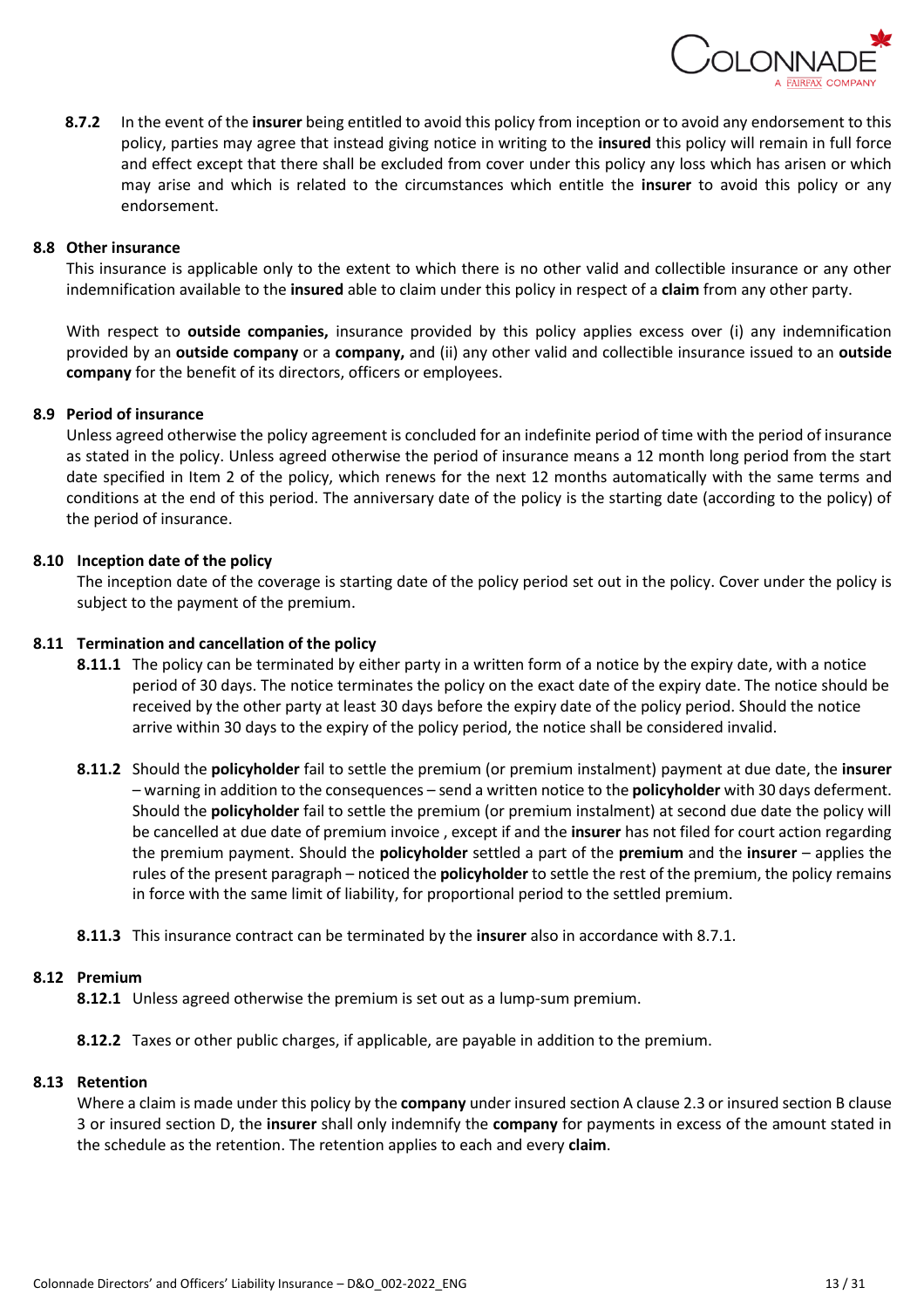

### **8.14 Severability**

- **8.14.1** The questionnaire and any other declarations by any of the **insureds** shall be in relation to each **insured** construed as a separate document. No statements in the questionnaire or any other declarations or knowledge possessed by an **insured person** shall be imputed to any other **insured person**.
- **8.14.2** For the purpose of determining the applicability of the exclusions and limitations in section 6, the act or knowledge of an **insured person** shall not be imputed to any other **insured person.**
- **8.14.3** With respect to Insured section D Entity Protection for Securities Claims, only the statements and knowledge of any Chief Executive Officer, Chief Operating Officer, Chief Financial Officer or Chief Legal Officer/General Counsel (or equivalent positions) of a **company** will be imputed to that **company**, and the knowledge of the same officeholders of the **policyholder** will be imputed to all **companies**.

#### **8.15 Statute of limitation**

**Claim** arising out of this insurance contract expire after 2 years from the due date.

#### **8.16 Economic Sanctions and commercial embargos**

The **insurer** shall not assume any payment obligation with respect to any damage otherwise covered by this insurance contract and its extensions if

- the insured or the beneficiary is the national or a government agency of a country against which the laws and/or
- other regulations determining the present insurance coverage and/or the Insurer, its parent company or the operation of the company that has an influence ensuring qualified majority in the **insurer**, have introduced an embargo or another economic sanction that prohibits the **insurer** from entering into insurance transactions or providing other economic benefits to the **insured** / **Policyholder** or any other beneficiary.

Furthermore, no payments shall be made to the beneficiary/beneficiaries to whom/which no economic benefits shall be provided in accordance with the laws and/or other regulations pertaining to the **insurer**, its parent company or the company having influence that ensures qualified majority in the **insurer**.

### **8.17 Notice & Authority**

The **policyholder** shall act on behalf of all **insureds** in connection with all matters relevant to this insurance contract unless in the event of a **transaction** of the **policyholder** or in the case of a **claim** made against the **insured person** by the **company** in which case each **insured** shall act on their own behalf.

#### **8.18 Disputes, complaint handling**

The Insurer will make every effort to ensure that the Policyholder or an Insured Person receives a good standard of service. If the Policyholder or an Insured Person is not satisfied with the Insurer's service he or she should lodge complaints.

Should any complaint arise with regard to the services or the fulfilment of the insurance contract, we undertake the obligation to inform our client on the right to submit a complaint in writing to **the General Manager of Colonnade Insurance S.A. Hungarian Branch Office** (hereinafter referred to as the Insurance Company) via post, e-mail or facsimile (postal address: 153 Pf. , Budapest, H-1426, Hungary, facsimile: +36 1 461499; e-mail address: info@colonnade.hu) and in person or via telephone at the Customer Service of the Insurance Company during opening hours (address: 99 Váci út, Budapest, H-1139, Hungary; telephone number: +36 1 4601400).

The Insurance Company shall send its answer in writing to the complainant within 30 (thirty) days of receipt of the complaint.

In case of the rejection of the complaint or if the 30-day period for the examination of the complaint prescribed by law as the deadline for response ends abortively, the client not qualifying as a consumer shall be entitled to challenge the inadmissible decision of Colonnade Insurance S.A. Hungarian Branch Office (99 Váci út, Budapest, H-1139 Hungary)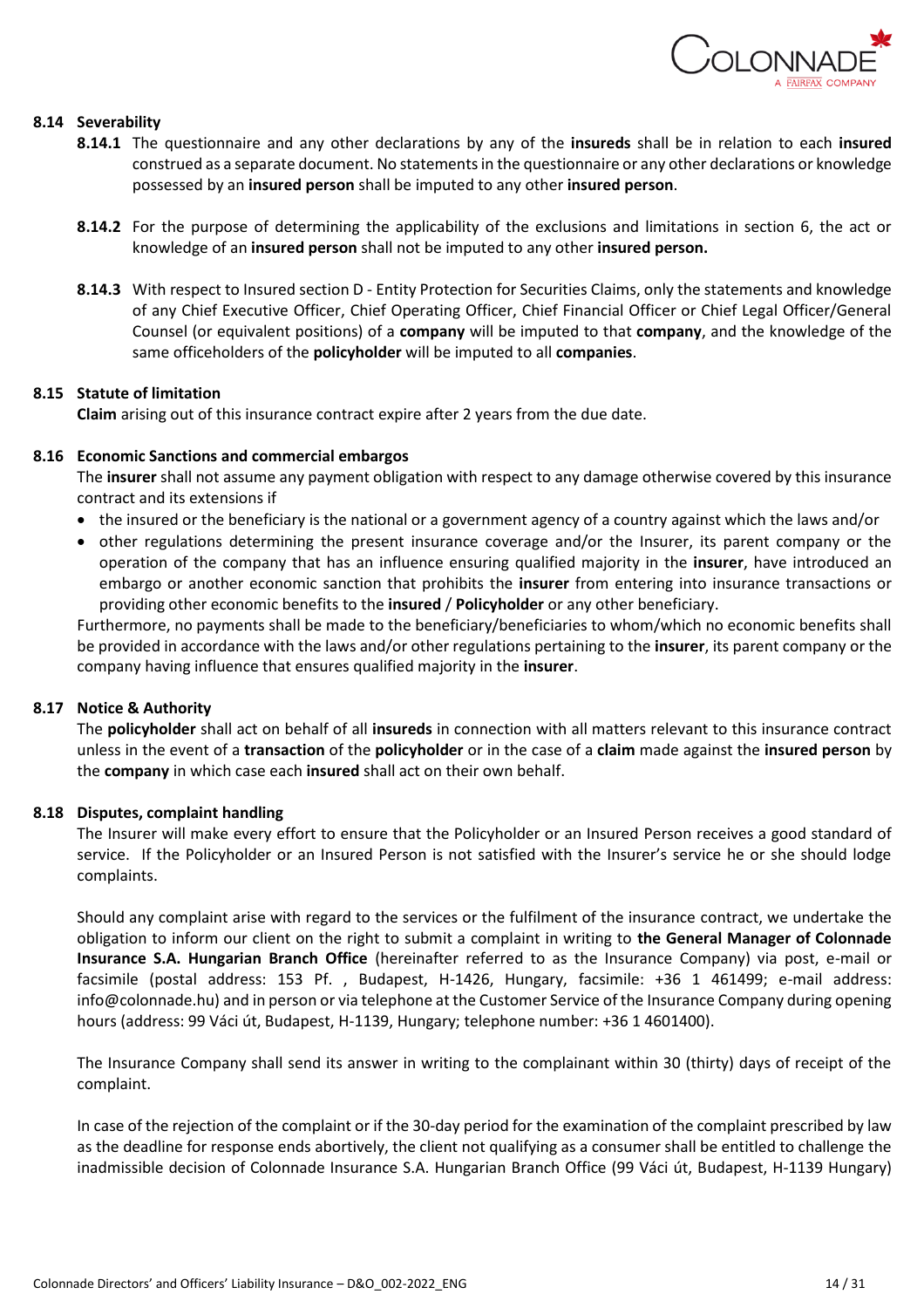

before **the court**. In this case, the civil action shall be brought before the competent Hungarian court against Colonnade Insurance S.A. Hungarian Branch Office (99 Váci út, Budapest, H-1139, Hungary).

The Complaints Regulation of the insurer is available at the Customer Service of the Insurance Company and on the http://www.colonnade.hu website.

#### **8.19 Information on professional secrecy and personal data management**

Insurance secret shall mean all data - other than classified information - in the possession of insurance companies, reinsurance companies and insurance intermediaries that pertain to the personal circumstances and financial situations (or business affairs) of their clients (including claimants), and the contracts of clients with insurance companies and reinsurance companies.

Insurance and reinsurance companies are entitled to process the insurance secrets of clients only to the extent that they relate to the relevant insurance contract, with its creation and registration, and to the service. Processing of such data shall take place only to the extent necessary for the conclusion, amendment and maintenance of the insurance contract and for the evaluation of claims arising from the contract or for any other purpose specified in the Insurance Act.

Insurance and reinsurance companies shall obtain the data subject's prior consent for processing data for purposes other than what is contained in Subsection (1) Section 135 of Act LXXXVIII of 2014 (Insurance Act). The client shall not suffer any disadvantage if the consent is not granted, nor shall be given any advantage if it is granted.

Unless otherwise provided for by law, the owners, directors and employees of insurance and reinsurance companies, and all other persons having access to insurance secrets in any way during their activities in insurance-related matters shall be subject to the obligation of professional secrecy without any time limitation.

According to the Act on the Processing and Protection of Personal Data in the Field of Medicine (hereinafter referred to as "PDFM"), insurance companies shall be authorized to process any data pertaining to the medical condition of clients only for those 3 reasons set out in Subsection (1) of Section 135 of the Insurance Act, in accordance with the provisions of PDFM and only in possession of the express written consent of the data subject.

Insurance secrets may only be disclosed to third parties:

- a) under the express prior written consent of the insurance or reinsurance company's client to whom they pertain, and this consent shall precisely specify the insurance secrets that may be disclosed;
- b) if there is no obligation of professional secrecy under the Insurance Act;
- c) if the certification body, including its subcontractor, hired by an insurance or reinsurance company, received such confidential information in carrying out the certification process.

The requirement of confidentiality concerning insurance secrets shall not apply to:

- a) the Authority in exercising its designated functions;
- b) the investigating authority and the public prosecutor's office after ordering the investigation;
- c) the court of law in connection with criminal cases, civil actions or non-contentious proceedings, and administrative actions, including the experts appointed by the court, and the independent court bailiff, the administrator acting in bankruptcy proceedings, the temporary administrator, extraordinary administrator, liquidator acting in liquidation proceedings in connection with a case of judicial enforcement, the principal creditor in debt consolidation procedures of natural persons, the Családi Csődvédelmi Szolgálat (Family Bankruptcy Protection Service), the family administrator, the court;
- d) notaries public, including the experts they have appointed, in connection with probate cases;
- e) the tax authority in the cases referred to in Subsection (2); the national security service when acting in an official capacity,
- g) the Gazdasági Versenyhivatal (Hungarian Competition Authority) acting in an official capacity;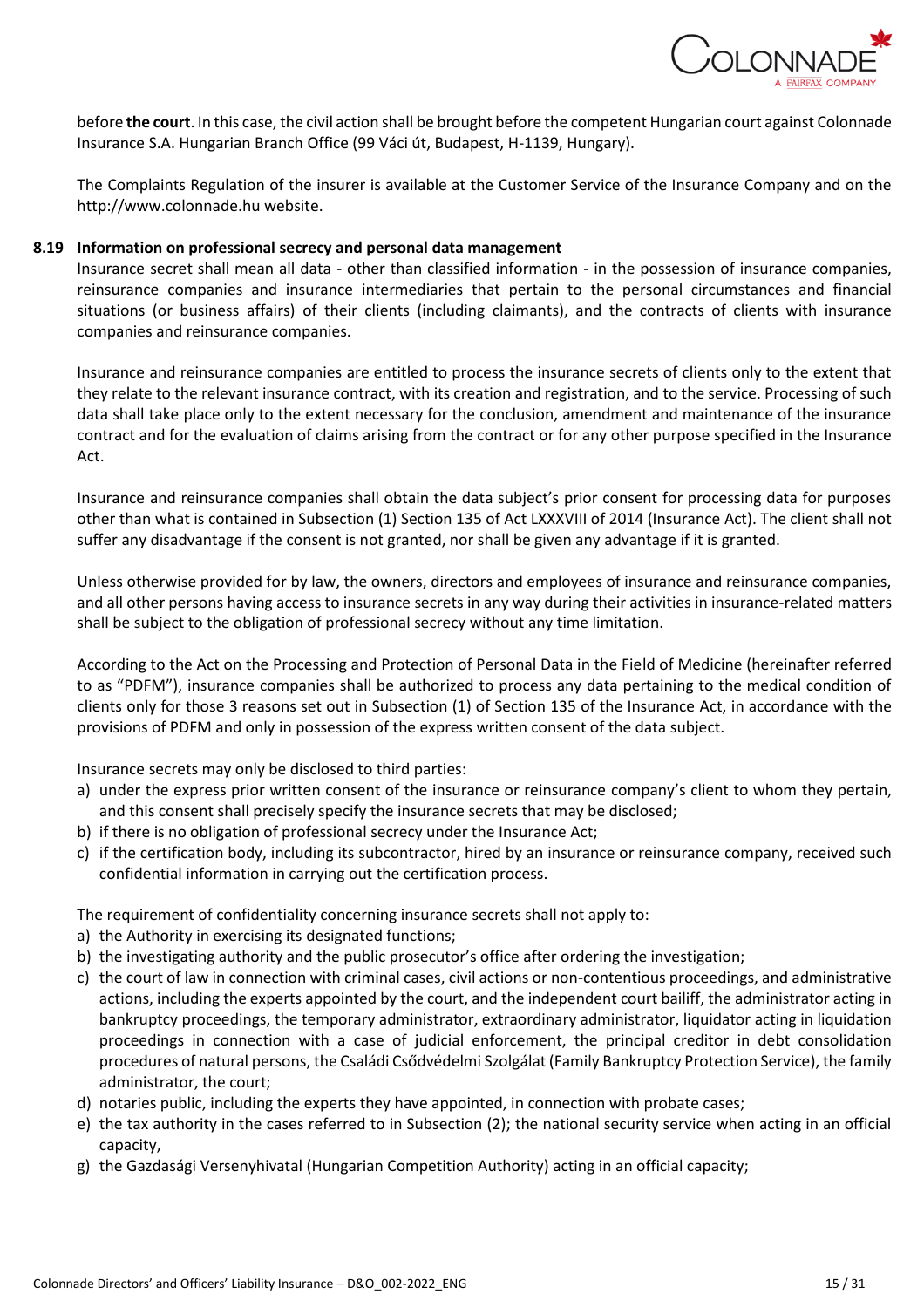

- h) guardians acting in an official capacity,
- i) the government body in charge of the healthcare system in the case defined in Subsection (2) of Section 108 of Act CLIV of 1997 on Health Care;
- j) bodies authorized to use secret service means and to conduct covert investigations if the conditions prescribed in specific other act are provided for;
- k) the reinsurer and in case of co-insurance, the insurers underwriting the risk,
- l) with respect to data transmitted as governed by law, the bureau of insurance policy records maintaining the central policy records, the claims registry body operating the central claims history register, furthermore, the national transport authority and the Central Office for Administrative and Electronic Public Services in respect of any official affairs related to road traffic management tasks concerning motor vehicles not covered by the register [while upon receipt of a written request from a body or person referred to in Paragraphs a)-j), n) and s) of Subsection (1) of Section 138 of the Insurance Act indicating the name of the client or the description of the insurance contract, the type of data requested and the purpose of and the grounds for requesting data, with the exception that the bodies or persons referred to in Paragraphs p)-s) are required to indicate only the type of data requested and the purpose and grounds for requesting it. An indication of the statutory provision granting authorization for requesting data shall be treated as verification of the purpose and legal grounds.
- m) the receiving insurance company with respect to insurance contracts conveyed under a portfolio transfer arrangement, as provided for by the relevant agreement;
- n) with respect to the information required for settlement and for the enforcement of compensation claims, and also for the conveyance of these among one another, the body operating the Compensation Fund and/or the Claims Guarantee Fund, the National Bureau, the correspondent, the Information Centre, the Claims Organization, claims representatives and claims adjustment representatives, or the responsible party if wishing to access - in exercising the right of self-determination - the particulars of the other vehicle that was involved in the accident from the accident report for the purpose of settlement;
- o) the outsourcing service provider with respect to data supplied under outsourcing contracts; the tax auditor in respect to data supplied under tax audit agreements [while, upon receipt of a written request from a body or person referred to in Paragraphs a)-j), n) and s) of Subsection (1) of Section 138 of the Insurance Act indicating the name of the client or the description of the insurance contract, the type of data requested and the purpose of and the grounds for requesting data, with the exception that the bodies or persons referred to in Paragraphs p)-s) are required to indicate only the type of data requested and the purpose and grounds for requesting it. An indication of the statutory provision granting authorization for requesting data shall be treated as verification of the purpose and legal grounds.]
- p) third-country insurance companies and insurance intermediaries in respect of their branches, if they are able to satisfy the requirements prescribed by Hungarian law in connection with the management of each datum and the country in which the third-country insurance company is established has regulations on data protection that conform to the requirements prescribed by Hungarian law;
- q) the commissioner of fundamental rights when acting in an official capacity;
- r) the Nemzeti Adatvédelmi és Információszabadság Hatóság (the National Authority for data Protection and Freedom of Information) when acting in an official capacity.
- s) the insurance company in respect of the bonus-malus system and the bonus-malus rating, and the claims record and the bonus-malus rating in the cases specified in the decree on the detailed rules for the verification of casualties,
- t) the agricultural damage survey body, the agricultural administration body, the agricultural damage compensation body, and the institution delegated to conduct economic assessments under the supervision of the ministry directed by the minister in charge of the agricultural sector in respect of insured persons claiming any aid for the payment of agricultural insurance premiums;
- u) the authority maintaining a register of liquidator companies.

upon receipt of a written request from a body or person referred to in Paragraphs a)-j), n) and s) of Section 138 of the Insurance Act indicating the name of the client or the description of the insurance contract, the type of data requested and the purpose of and the grounds for requesting data, with the exception that the bodies or persons referred to in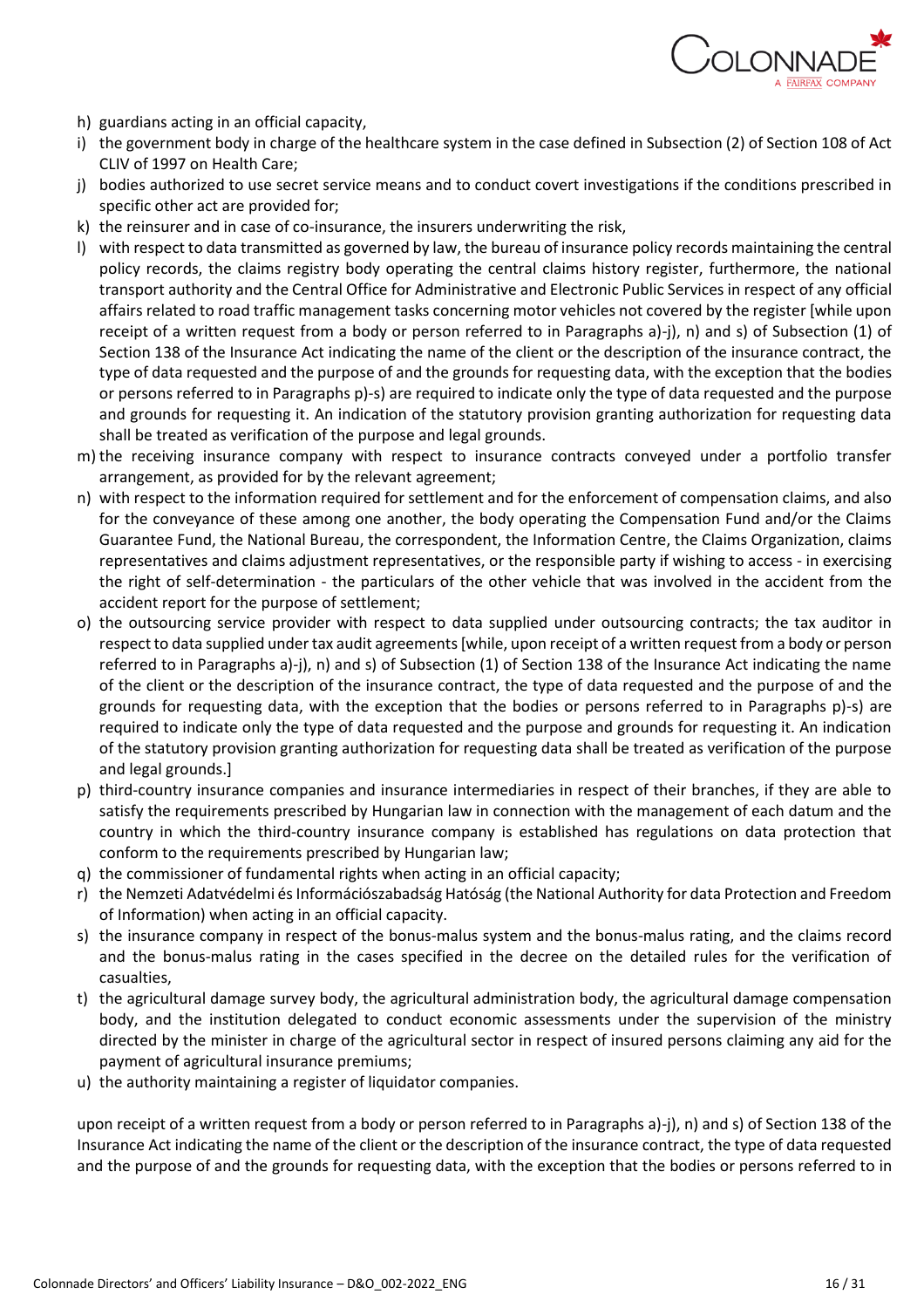

Paragraphs p)-s) are required to indicate only the type of data requested and the purpose and grounds for requesting it. An indication of the statutory provision granting authorization for requesting data shall be treated as verification of the purpose and legal grounds.

Pursuant to Paragraph e) of Subsection (1) of Section 138 of the Insurance Act, there shall be no confidentiality obligation concerning insurance secrets in connection with tax matters where the insurance company is required by law to disclose specific information to the tax authority upon request and/or to disclose data concerning any payment made under an insurance contract that is subject to tax liability.

The requirement of confidentiality concerning insurance secrets shall not apply to financial institutions stipulated by the Act on Credit Institutions and Financial Enterprises with regard to an insurance contract related to any receivable arising out of financial service, provided that the financial institution submits its request in writing to the insurance company which contains the name of the client or the insurance contract, all types of data requested, the purpose of the information request and its title.

The disclosure made by the insurance company to the tax authority in compliance with the obligation prescribed in Sections 43/B-43/C of Act XXXVII of 2013 on International Administrative Cooperation in Matters of Taxation and Other Compulsory Payments (hereinafter referred to as "IACA") in accordance with Act XIX of 2014 on the Promulgation of the Agreement between the Government of Hungary and the Government of the United States of America to Improve International Tax Compliance and to Implement FATCA, and on the Amendment of Certain Related Acts (hereinafter referred to as "FATCA Act") shall not be construed as violation of insurance secrets.

Insurance and reinsurance companies shall be authorized to disclose the personal data of clients in the cases and to the agencies indicated in Subsections (1) and (6) of Section 138 and in Sections 137, and 140 of the Insurance Act.

The obligation of insurance secrecy shall apply to the employees of the agencies specified in Subsection (1) of Section 138 of the Insurance Act beyond the purview of any legal process.

Insurance and reinsurance companies shall be required to supply information forthwith where so requested in writing by the national security service, the public prosecutor or the investigating authorities under the prosecutor's consent if there is any suspicion that an insurance transaction is associated with:

- a) misuse of narcotic drugs, illegal possession of new psychoactive substances, acts of terrorism, criminal misuse of explosives or blasting agents, criminal misuse of firearms and ammunition, money laundering, or any felony offense committed in criminal conspiracy or within the framework of a criminal organization under Act IV of 1978 in force until 30 June 2013,
- b) unlawful drug trafficking, possession of narcotic drugs, inciting substance abuse, aiding in the manufacture or production of narcotic drugs, illegal possession of new psychoactive substances, acts of terrorism, failure to report a terrorist act, terrorist financing, criminal misuse of explosives or blasting agents, criminal misuse of firearms and ammunition, money laundering, or any felony offense committed in criminal conspiracy or within the framework of a criminal organization under the Criminal Code.

The obligation of confidentiality concerning insurance secrets shall not apply where an insurance or reinsurance company complies with the obligation of notification prescribed in the Act on the Implementation of Restrictive Measures Imposed by the European Union Relating to Liquid Assets and Other Financial Interests.

The disclosure of the group examination report to the dominating member of the financial group during the supervisory oversight proceedings in the case of group supervision shall not constitute a breach of confidentiality concerning insurance secrets and trade secrets.

The disclosure of information provided in compliance with Section 164/B shall not be construed a breach of insurance secrets.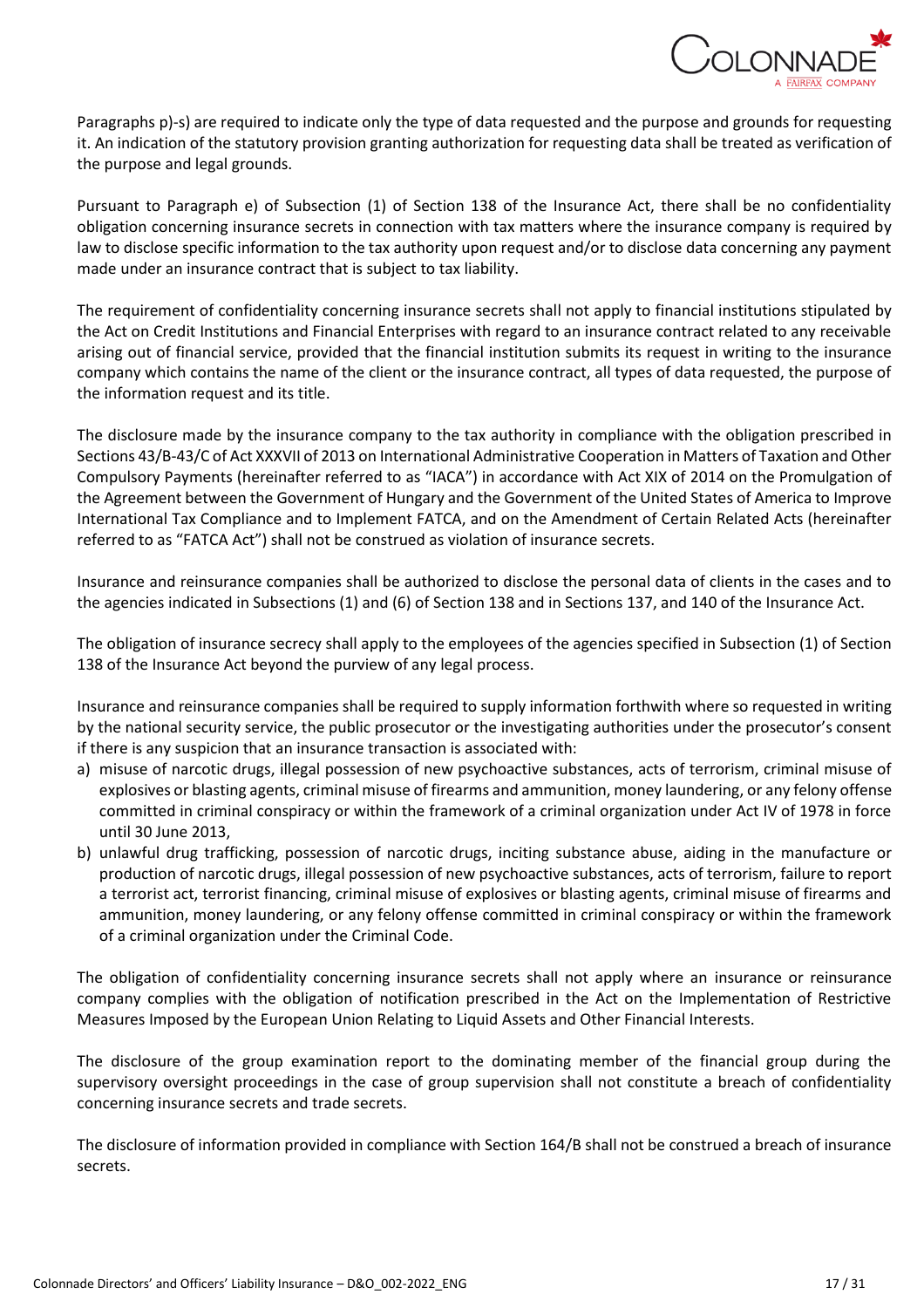

The obligation to keep insurance secrets shall not apply when:

- a) a Hungarian law enforcement agency makes a written request for information that is considered insurance secret - in order to fulfil the written requests made by a foreign law enforcement agency pursuant to an international agreement;
- b) the national financial intelligence unit makes a written request for information that is considered insurance secret - acting within its powers conferred under the Act on the Prevention and Combating of Money Laundering and Terrorist Financing or in order to fulfil the written requests made by a foreign financial intelligence unit.

It shall not constitute a violation of insurance secrecy where an insurance or reinsurance company supplies information to a third-country insurance or reinsurance company or a third-country data processing agency:

- a) if the client to whom such information pertains (hereinafter referred to as "data subject") has given his prior written consent, or
- b) if in the absence of the data subject's consent the data is disclosed within the scope, for the purposes and on the legal grounds specified by law, and the level of protection available in the third-country satisfies either of the requirements prescribed in Subsection (2) of Section 8 of Act CXII of 2011 on the Right of Informational Self-Determination and on Freedom of Information (hereinafter referred to as "Info Act").

The provisions governing data disclosure within the domestic territory shall be observed when sending data that is treated as an insurance secret to another Member State.

The following shall not be construed a breach of insurance secrecy:

- a) the disclosure of data compilations from which the clients' personal or business data cannot be identified;
- b) in respect of branches, transfer of data for the purpose of supervisory activities to the supervisory authority of the country where the registered address (main office) of the foreign-registered company is located, if such transfer is in compliance with the agreement between the Hungarian and the foreign supervisory authorities;
- c) disclosure of information, other than personal data, to the minister for legislative purposes and in connection with the completion of impact assessments;
- d) the disclosure of data in order to comply with the provisions contained in the Act on the Supplementary Supervision of Financial Conglomerates.

(2) Insurance and reinsurance companies may not refuse to disclose the data specified in Subsection (1) of Section 141 of the Insurance Act on the grounds of protection of insurance secrets.

The personal data indicated in the data transfer records and the data covered by Section 136 of the Insurance Act, or the data treated as special data under the Info Act shall be deleted, respectively, after five years and twenty years following the date of disclosure.

The insurance or reinsurance company shall not be authorized to notify the data subject when data is disclosed pursuant to Paragraphs b), f) and j) of Subsection (1) of Section 138 or Subsection (6) of Section 138 of the Insurance Act.

Insurance and reinsurance companies shall be entitled to process personal data during the life of the insurance or reinsurance contract or other contractual relation, and as long as any claim can be asserted in connection with the insurance, reinsurance or contractual relation.

Insurance and reinsurance companies shall be entitled to process personal data relating to any unconcluded insurance or reinsurance contract as long as any claim can be asserted in connection with the failure of the contract.

Insurance and reinsurance companies shall be required to delete all personal data relating to their current or former clients or to any frustrated contract in connection with which the data in question is no longer required, or the data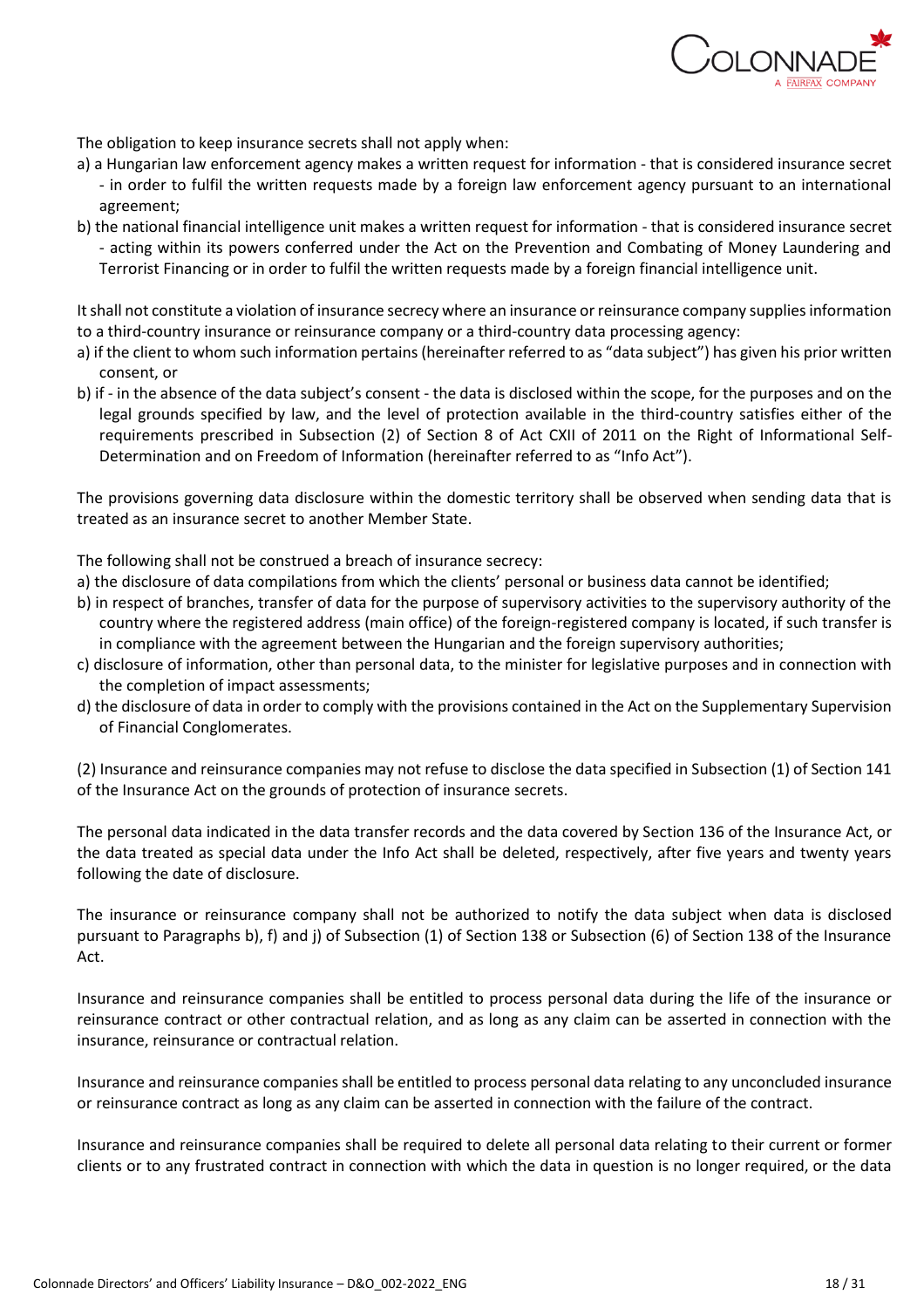

subject has not given consent, or if it is lacking the legal grounds for processing such data.

(3) Within the meaning of the Insurance Act, the processing of data related to deceased persons shall be governed by the statutory provision on the processing of personal data. The rights of a deceased person in terms of data processing may be exercised by the heir or by the person named as the beneficiary in the insurance contract.

#### **8.20. Trade secrets of insurance companies and reinsurance companies**

Insurance and reinsurance companies and their owners, any proposed acquirer of a share in an insurance or reinsurance company, as well as the senior executives, non-management officers and employees, agents of insurance or reinsurance companies shall keep any trade secrets made known to them in connection with the operation of the insurance or reinsurance company confidential without any time limitation.

The obligation of confidentiality prescribed in Section 144 of the Insurance Act shall not apply to the following in exercising their designated functions:

- a) the Authority;
- b) the national security service;
- c) the Állami Számvevőszék (State Audit Office);
- d) the Gazdasági Versenyhivatal (Hungarian Competition Authority);
- e) the internal oversight agency tasked by the Government, which controls the legality and propriety of the use of central budget funds;
- f) property administrators;
- g) the Információs Központ (Information Center);
- h) the agricultural damage survey body, the agricultural damage compensation body, the agricultural administration body, and the institution delegated to conduct economic assessments under the supervision of the ministry directed by the minister in charge of the agricultural sector in respect of insured persons claiming any aid for the payment of agricultural insurance premiums.

The disclosure made by an insurance company to the tax authority in compliance with the obligation prescribed in Sections 43/B-43/C of the IACA in accordance with the FATCA Act shall not be construed as violation of trade secrets.

(3) The disclosure of information by the Authority to the European Insurance and Occupational Pensions Authority (hereinafter referred to as "EIOPA") as provided for in Regulation (EU) No. 1094/2010 of the European Parliament and of the Council of 24 November 2010 establishing a European Supervisory Authority (European Insurance and Occupational Pensions Authority), amending Decision No. 716/2009/EC and repealing Commission Decision 2009/79/EC (hereinafter referred to as "Regulation 1094/2010/EU") shall not be construed as violation of trade secrets.

The obligation of confidentiality prescribed in Section 144 of the Insurance Act shall not apply to:

- a) the investigating authority and the public prosecutor's office after ordering the investigation;
- b) the court of law in connection with criminal cases, civil actions and non-contentious proceedings, and the judicial review of administrative decisions, including the experts appointed by the court, and the independent court bailiff in connection with a case of judicial enforcement, and to the court in local government debt consolidation procedures.

(5) The disclosure of information by the Authority to the minister in charge of the money, capital and insurance markets on insurance and reinsurance companies, enabling individual identification, for legislative purposes and in connection with the completion of impact assessments shall not be construed a breach of trade secrecy.

(6) The disclosure of information by the Information Centre in an official capacity shall not be construed a breach of trade secrecy.

The person acquiring any trade secrets shall keep them confidential without any time limitation.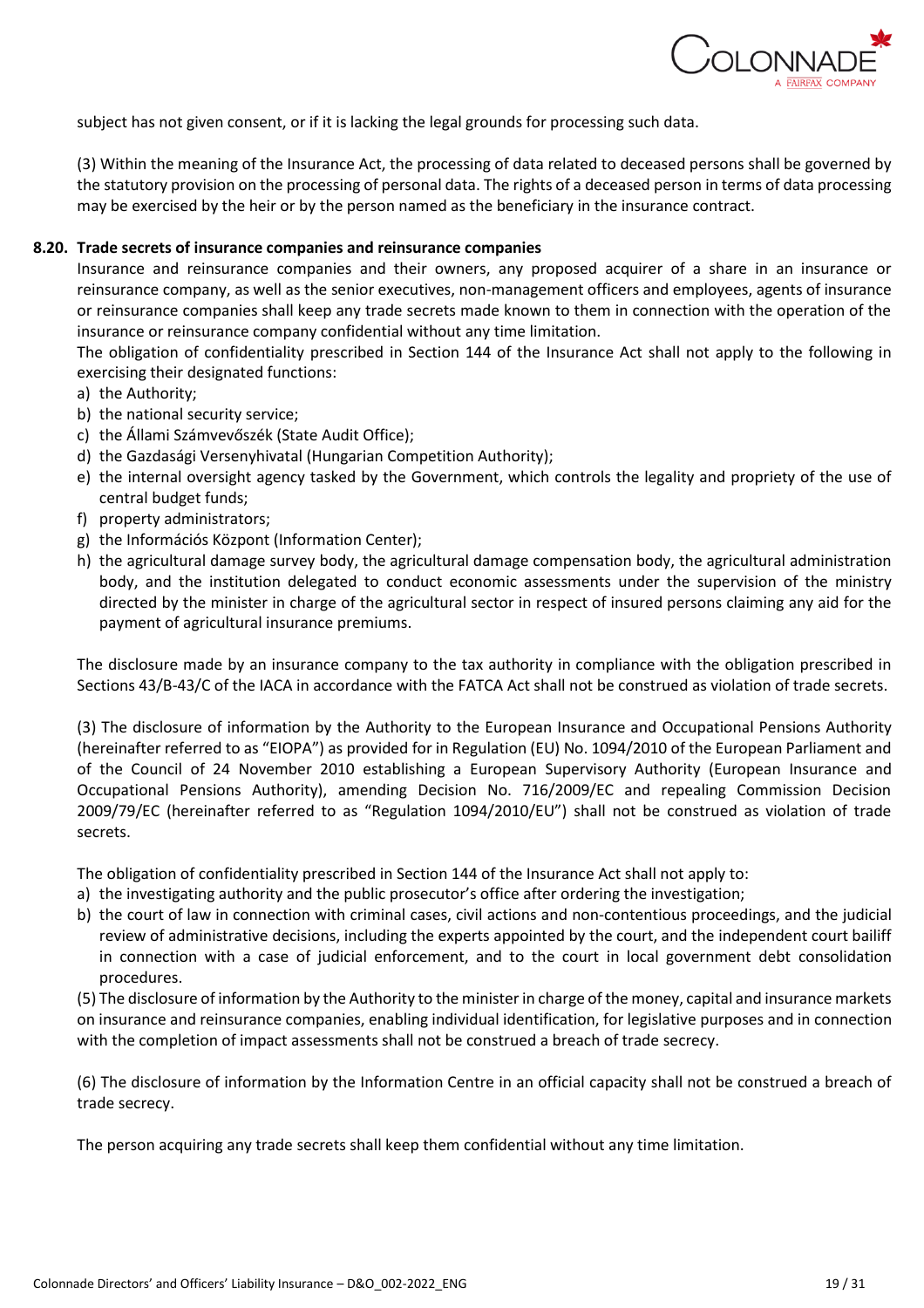

By virtue of the obligation of secrecy, no facts, information, know-how or data within the sphere of trade secrets may be disclosed to third parties beyond the scope defined in the Insurance Act without the consent of the insurance or reinsurance company, or the client concerned, or used beyond the scope of official responsibilities.

The person acquiring any trade secrets may not use such for his own benefit or for the benefit of a third person, whether directly or indirectly, or to cause any disadvantage to the insurance or reinsurance company affected, or its clients.

In the event of dissolution of an insurance or reinsurance company without succession, the business documents managed by the insurance or reinsurance company and the documents containing trade secrets may be used for archival research conducted after sixty years of their origin.

Any information that is declared by the Info Act to be information of public interest or public information, and as such is rendered subject to disclosure may not be withheld on the grounds of being treated as a trade secret or insurance secret.

Other matters relating to insurance secrets and trade secrets shall be governed by the relevant provisions of the Hungarian Civil Code.

### **8.21. Data protection in relation to data exchanges between Insurance Companies**

In discharging the obligations delegated by law, or fulfilling their contractual commitments, in order to provide services in compliance with the relevant legislation or as contracted, and to prevent insurance fraud, the Insurance Company shall - in order to protect the interest of risk groups of insureds - have the right to make a request to another insurance company from 1 January, 2015 with respect to data processed by this insurance company and referred to in Subsections (3)-(5) of Section 149 of the Insurance Act in accordance with Subsection (1) of Section 135 thereof, taking into account the unique characteristics of insurance products affected. The request shall contain the information necessary for the identification of the person, property or right defined therein, it shall specify the type of data requested and the purpose of the request. Making a request and complying with one shall not be construed a breach of insurance secrecy.

In this context the Insurance Company may request the following data from other insurance companies:

Data listed in Paragraphs a) to e) of Subsection 3 of Section 149 of the Insurance Act relating to the conclusion and performance of the insurance contracts pertaining to the insurance class stipulated in points 1 and 2 of Section A of Annex 1 of the Insurance Act;

Data listed in Paragraphs a) to e) of Subsection 4 of Section 149 of the Insurance Act relating to the conclusion and performance of the insurance contracts pertaining to the insurance class stipulated in points 5, 6, 7, 8, 9, 16, 17 and 18 of Section A of Annex 1 of the Insurance Act; and

Data listed in Paragraphs a) to c) of Subsection 5 of Section 149 of the Insurance Act relating to the conclusion and performance of the insurance contracts in case of the prior consent of the claimant pertaining to the insurance class stipulated in points 11, 12, and 13 of Section A of Annex 1 of the Insurance Act.

The requested insurance company shall make available to the requesting Insurance Company the data requested in due compliance with the law, inside the time limit specified in the request, or failing this, within fifteen (15) days from the date of receipt of the request.

The requesting Insurance Company shall be allowed to process data obtained through the request for a period of ninety (90) days from the date of receipt. If the data obtained by the requesting Insurance Company through the request is necessary for the enforcement of that Insurance Company's lawful interest, the time limit specified above for data processing shall be extended until the enforceable conclusion of the procedure opened for the enforcement of such claim.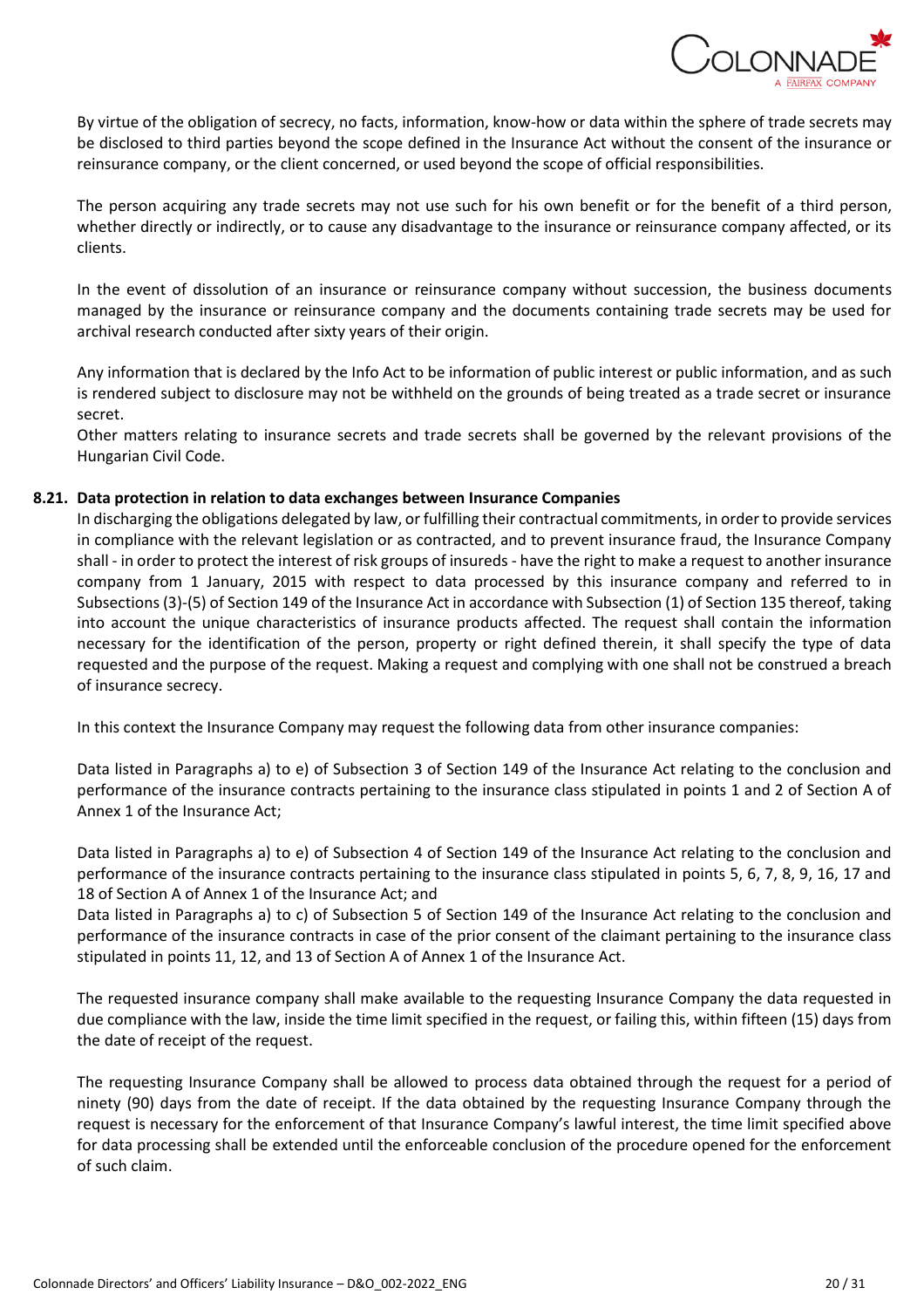

If the data obtained by the requesting Insurance Company through the request for the enforcement of the insurance company's lawful interest, and the procedure for the enforcement of such claim is not opened inside a period of one (1) year after the data is received, such data may be processed for a period of one (1) year from the date of receipt. The requesting Insurance Company shall inform the client affected by the request concerning this request and also if the request is satisfied, on the data to which it pertains, at least once during the period of insurance cover.

If the client asks for information regarding his data in accordance with the Info Act and the requesting insurance company no longer has the data to which the request pertains having regard to Subsections 8-10 of Section 149 of the Insurance Act, the client shall be informed thereof.

The requesting Insurance Company shall not be allowed to connect the data obtained through the request relating to an interest insured, with data it has obtained or processed, for purposes other than the above. The requested insurance company shall be responsible for the correctness and relevance of the data indicated in the request."

# **8.22. Information on handling of personal data Data controller: Colonnade Insurance S.A. Contact details of the data protection officer: email: dpo@colonnade.hu, Phone number: (06-1) 460-1400, Mailing address: 1426 Budapest, Pf.:153**

#### **Categories of processed data:**

*personal data:* any information relating to an identified or identifiable natural person ('data subject'); an identifiable natural person is one who can be identified, directly or indirectly, in particular by reference to an identifier such as a name, place and time of birth, an identification number, address, an online identifier

#### *special data:* medical data

### **Purpose of data processing**

The Insurance Company has the right to process confidential insurance information of clients in relation to the insurance contract, its establishment, its registry and the service provided. Processing of such data shall take place only to the extent necessary for the conclusion, amendment and maintenance of the insurance contract and for the evaluation of claims arising from the contract or for any other purpose specified in the Act LXXXVIII of 2014.

Data processing purposes include ensuring to comply with restrictive economic measures and anti-money laundering and terrorist financing obligations imposed by the United Nations, the European Union, or other relevant organisations. The Insurance Company shall transfer personal data (name) to its data processors residing in the United States according to the adequacy decision by the Commission and according to the Privacy Shield Framework.

Contracts established online via colonnade.hu are subject to the Act XXV of 2005 and to the Act CVIII of 2001, thus the purpose of data processing includes proving the compliance with the obligation to provide consumer information; proving the establishment of the contract; establishing, modifying and monitoring the fulfilment of a service provisioning contract in relation to the information society; billing for the services provided under the contract; and enforcing the related claims.

The Insurance Company's data processing is either based on the establishment of the contract, or on the voluntary consent made by the client during the submission of claims, service requests, information requests regarding the contract. If transferring the medical data of a client outside the European Union is necessary in order to protect the vital interests of the data subject regarding a travel insurance contract, the Insurance Company shall inform the data subject of the transfer.

The Insurance Company processes personal data obtained during complaint handling to comply with the Act LXXXVIII of 2014, Section 159, and keeps a record of its clients' complaints, and of actions taken to remedy these complaints.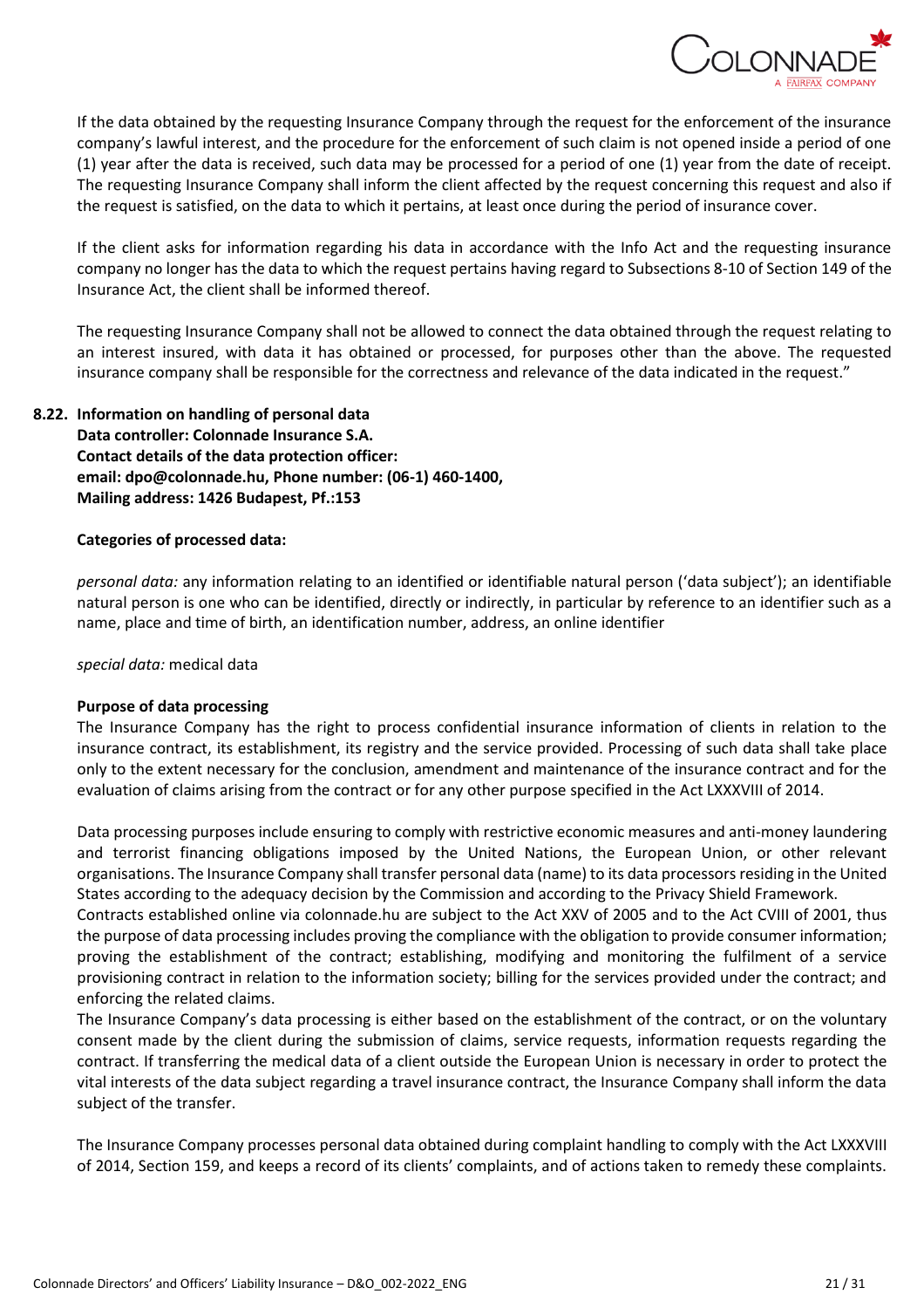

The Insurance Company's data processing is based on this provision of the Act LXXXVIII of 2014.

According to the above cited paragraph of the Act LXXVIII of 2014, if the complaints are handled by telephone, the Insurance Company shall record the conversation between the Insurance Company and the client.

#### **Period of data processing**

Insurance company shall be entitled to process personal data - medical data – concerning insurance secrets during the life of the insurance contract, and other contractual relation, as long as any claim can be asserted in connection with the contractual relation. Insurance company shall be entitled to process personal data relating to any unconcluded insurance contract as long as any claim can be asserted in connection with the failure of the contract. According to the Act C of 2000 on accounting Section 169, the accounting records in relation to the establishment of the insurance contract, its registry and the insurance services are retained by the Insurance Company for eight years.

The Insurance Company handles the information received from other insurance companies during data exchanges with the conditions and within the time periods set out in the "Data protection in relation to data exchanges between insurance companies" section.

During complaint handling, the sound recordings are retained by the Insurance Company for five years. The Insurance Company retains the complaint and the reply provided for a period of five years, and shall make them available at the request of the authorities.

#### **Legal basis for data processing**

The legal bases of data processing in relation to handling insurance contracts, registering insurance contracts, and telephone customer services are the followings: the consent of the data subjects; the Act LXXXVIII of 2014 Section 135; the Act C of 2000 Section 169. In case of online contracting or contracting via telephone, the legal bases of data processing are the Act XXV of 2005 Section 2 and the Act CVIII of 2001, Section 13/A. Data in relation to a client's health condition shall only be processed with the expressed written consent of the data subject, in accordance with the Act XLVII of 1997.

The legal basis for data processing in relation to customer complaints is the Act LXXXVIII of 2014 Section 159. In case of restrictive economic measures (embargo) imposed by the United Nations, the European Union, or other relevant organisations, the legal basis for data processing is the legitimate interest of the Insurance Company and the compliance with its legal obligation.

#### **The data subject rights and exercising these rights**

The data subjects' rights include the followings:

- **a)** The client has the right to request access from the controller regarding his/her personal data;
- **b)** The client has the right to request the rectification of inaccurate personal data or to have incomplete personal data completed;
- **c)** The client has the right to request from the controller the erasure of personal data or the restriction of processing his/her data;
- **d)** The client has the right to object to the processing of personal data;
- **e)** The client has the right to lodge a complaint with a supervisory authority (NAIH);
- **f)** The client has the right to data portability; and
- **g)** The client has the right to prohibit the usage of personal data for direct marketing purposes.

**a)** Upon the request of the client, the Insurance Company shall provide information in writing on any and all Personal Data of him/her within 15 days about the followings:

- the source and categories of personal data;
- the purposes and legal bases of data processing;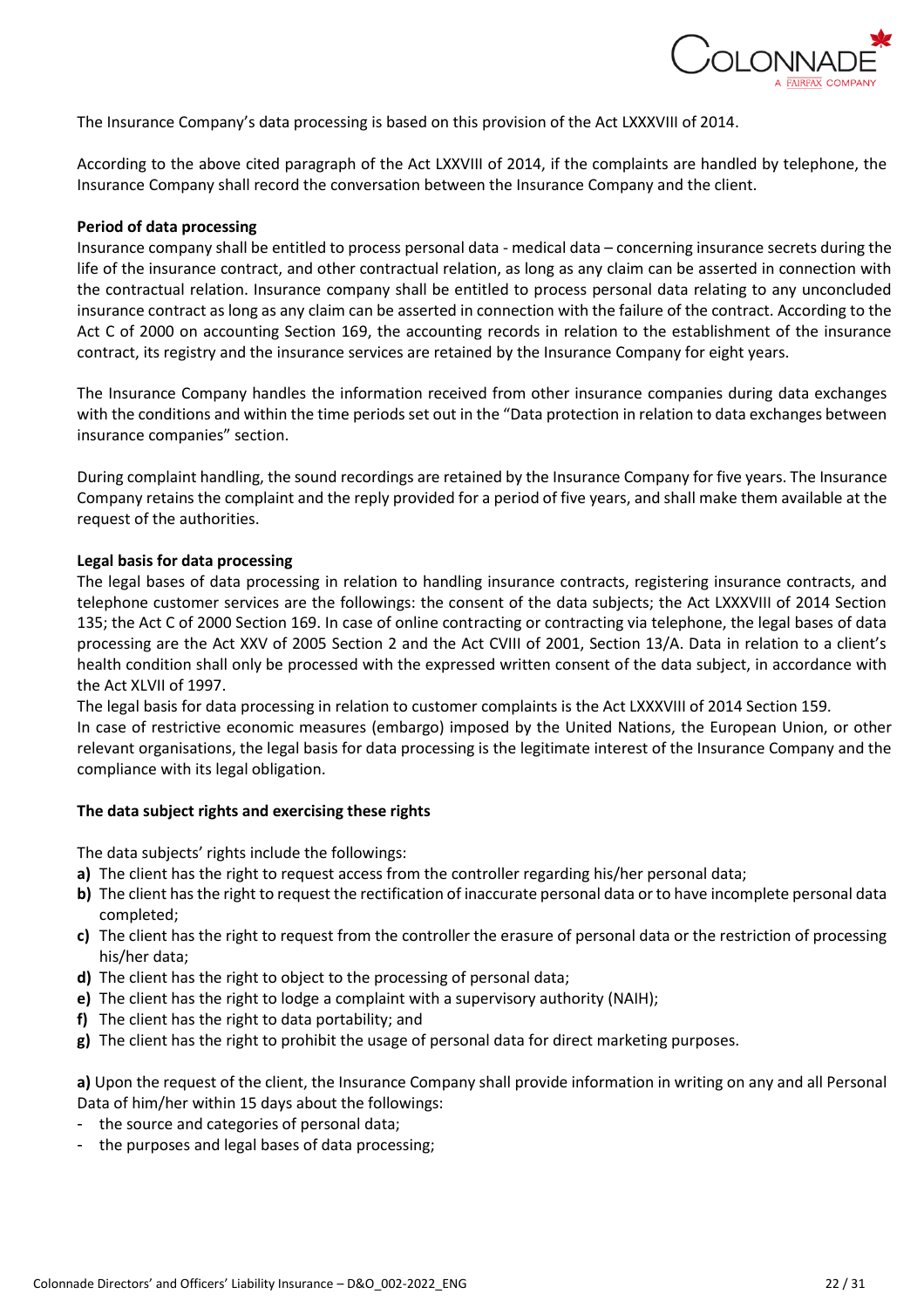

- where possible, the envisaged period for which the personal data will be stored, or, if not possible, the criteria used to determine that period;
- the recipients or categories of recipient to whom the personal data have been or will be disclosed;
- the name and address of the Data controller, and the issues relating to processing.

The Insurance Company shall provide these information free of charge, if the client (natural person) has not submited a request on the same data within the scope in the same year. In other cases, a reasonable fee can be charged taking into account the administrative costs of providing the requested information.

In addition to this, at the client's request the copy of the personal data shall be made available.

**b**) If a data concerned is inaccurate, the client shall have the right to request and have it promptly updated.

- **c)** The Insurance Company erase the personal data without undue delay if one of the following grounds applies:
- the personal data are no longer necessary in relation to the purposes for which they were collected; or
- the data subject withdraws consent, and there is no other legal ground for the processing;

unless, the data is for the establishment, exercise or defence of legal claims, or for compliance with a legal obligation.

The Insurance Company erase the personal data without undue delay for compliance with a legal obligation to which the controller is subject, or if the personal data have been collected in relation to the offer of information society services referred to the Act CVIII of 2001 section 8 paragraph 1.

The client shall have the right to obtain restriction of processing from the controller where one of the following applies:

- the accuracy of the personal data is contested by the client, in that case restriction applies for a period enabling Controller to verify the accuracy of the personal data concerned;
- the processing is unlawful, and the data subject opposes the erasure of the personal data and requests the restriction of their use instead;
- the controller no longer needs the personal data for the purposes of the processing, but they are required by the data subject for the establishment, exercise or defence of legal claims;
- the data subject has objected to processing pursuant to Article 21(1) pending the verification whether the legitimate grounds of the controller override those of the data subject;
- the data subject has objected to processing, in that case restriction applies for the period during which it is verified whether the legitimate grounds of controller may override those of the client.

Where processing has been restricted, such personal data shall be processed with the data subject's consent or for the establishment, exercise or defence of legal claims or for the protection of the rights of another natural or legal person or for reasons of important public interest of the Union or of a Member State. A data subject who has obtained restriction of processing pursuant shall be informed by the controller before the restriction of processing is lifted.

**d)** If the processing is necessary for the purposes of the legitimate interests pursued by the controller or by a third party, the data subject shall have the right to object, on grounds relating to his or her particular situation, at any time to processing of personal data concerning him or her, including profiling based on those provisions.

The controller shall no longer process the personal data unless the controller demonstrates compelling legitimate grounds for the processing which override the interests, rights and freedoms of the data subject or for the establishment, exercise or defence of legal claims. The Insurance Company examine the claim within 15 days and if it finds it a reasoned objection, the Company shall inform the Client about the decision in writing.

Should any complaint arise regarding the processing of the personal data, we undertake the obligation to inform our client on the right to object or submit a complaint orally (in person, by telephone) or in writing to the Data controller of Colonnade Insurance S.A. (email: dpo@colonnade.hu, Mailing address: 1426 Budapest, Pf.: 153)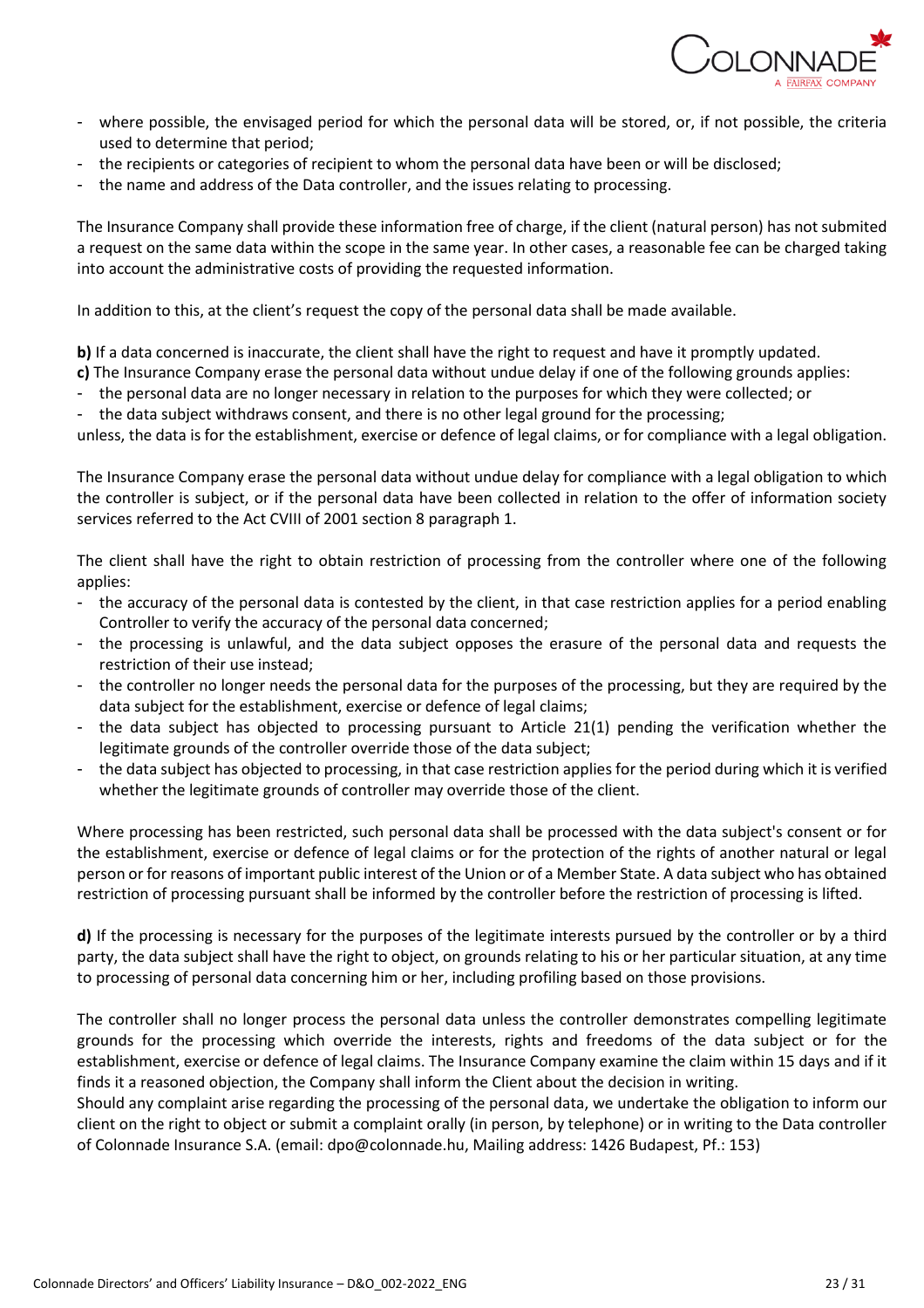

**e)** The client shall have the right to lodge a complaint before the supervisory authority (NAIH; H - 1125 Budapest, Szilágyi Erzsébet fasor 22/c.; Mailing address: 1530 Budapest, Pf. 5.; Phone number: (+36) 1 391 1400, Fax: (+36) 1 391 1410, E-mail: ugyfelszolgalat@naih.hu, Web: naih.hu) about the handling his or her complaint or objection relating to the personal data carried out by Controller, or if the client finds any violation relating to the processing of the personal data or an immediate risk of that.

The client shall have the right to submit the claim to the Court. Cases related to data protection fall within the scope of regional courts. Litigation depending from the plaintiff's choice may be initiated before the regional court competent for the plaintiff's permanent or habitual residence.

**f)** The data subject shall have the right to receive the personal data concerning him or her, which he or she has provided to a controller, in a structured, commonly used and machine-readable format and have the right to transmit those data to another controller without hindrance from the controller to which the personal data have been provided. The client shall have the right to have the personal data transmitted directly from one controller to another, where technically feasible.

#### **Further data processing activity**

If the Insurance Company shall provide information to the Authority specified in Section 138, Bit having regard to the personal data, the Insurance Company shall inform the data subject about the recipient and the grounds of the data. The Insurance company shall not be authorized to notify the data subject when data is disclosed pursuant to Paragraphs b), f) and j) of Subsection (1) of Section 138 or Subsection (6) of Section 138, Bit.

Controller shall only provide the requested data in case the actual purpose and the datasets concerned are clearly indicated by the authority, and shall only provide data that is strictly necessary for fulfilling the purpose of the request.

#### **Notification of a Personal Data Breach to the Supervisory Authority, Communication to the Data Subject**

In the case of a personal data breach, Controller shall without undue delay and, where feasible, not later than 72 hours after having become aware of it, notify the personal data breach to the competent supervisory authority, unless the personal data breach is unlikely to result in a risk to the rights and freedoms of natural persons. Controller records any personal data breaches, comprising the facts relating to the personal data breach, its effects and the remedial actions taken.

Controller shall communicate the personal data breach to the data subjects without undue delay if the personal data breach is likely to result in a high risk to the rights and freedoms of the concerned data subjects.

In addition to the above, Controller takes every possible measure to avert the personal data breach in the most efficient way and to ensure the protection of personal data at the highest level.

#### **Other provisions**

The contact and information between the Insurer and Insured Person occurs in Hungarian, and information shall be made available free of charge. The insurance company does not provide advice about the insurance products sold.

The insurance contract concluded on the basis of the present regulation should only be amended in writing. This rule applies to the case if the Policyholder and/or the Insurer wish to deviate from the insurance terms and conditions. Please find the annual report covering their financial situation and solvency on our website: www.colonnade.hu/rolunk.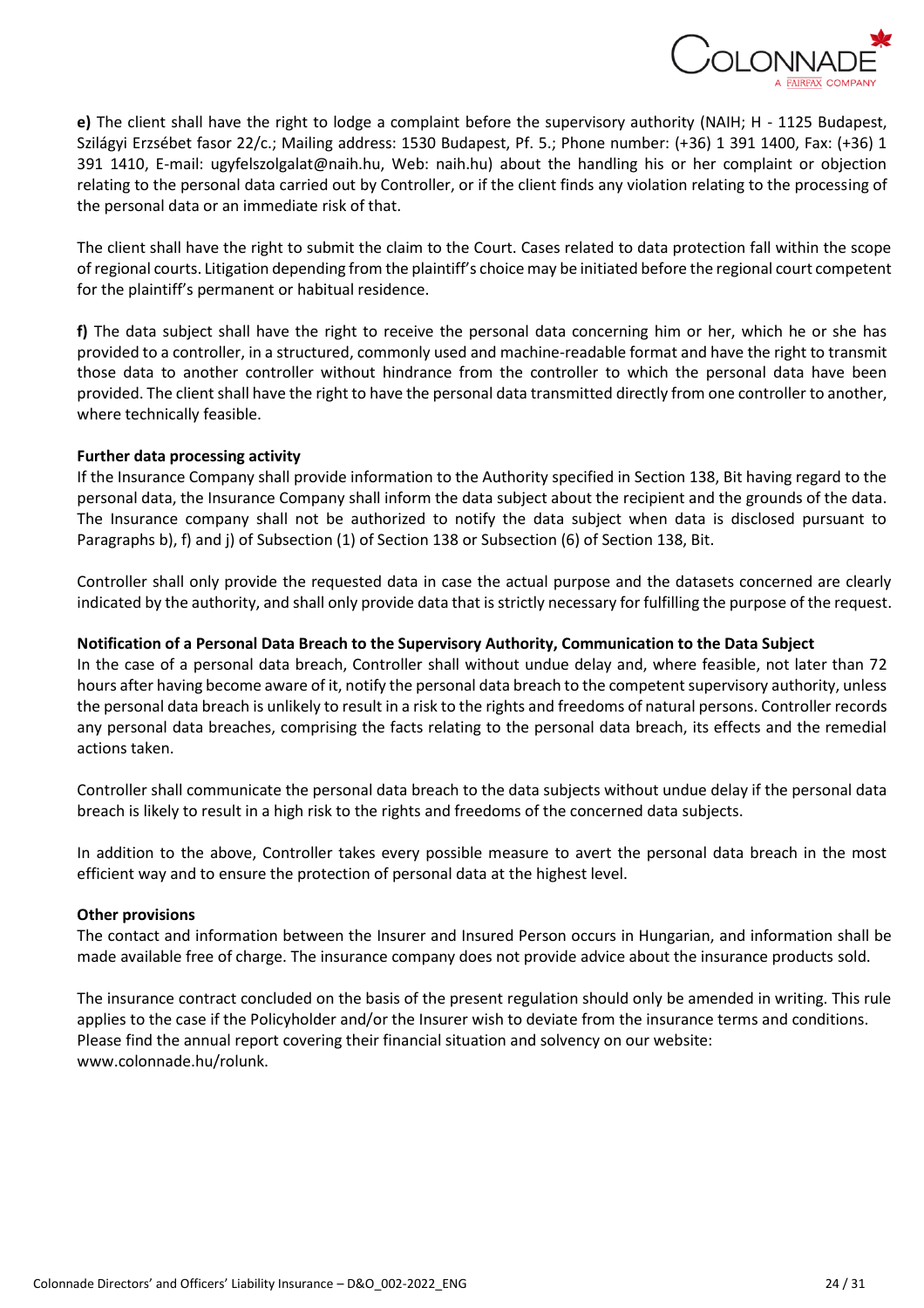

# <span id="page-24-0"></span>**9. GENERAL DEFINITIONS AND INTERPRETATION**

The following words in this policy in **bold** type face have special meaning and are defined. These words will have the same meaning each time they appear in this policy in **bold** type face, whether with a capital first letter or not. Words that are not specifically defined in this policy have the meaning normally attributed to them.

Where the context so admits or requires, words and expressions in the singular shall include the plural and vice versa. Words importing the masculine will import the feminine and the neuter. References to 'a person' will be construed so as to include natural as well as legal persons. References to a statute will be construed to include all its amendments or replacements. The descriptions in the headings and titles of this policy are solely for reference and convenience and do not lend any meaning to this policy

### **9.1 Period of insurance**

Period of insurance means the period shown as such on the policy.

#### **9.2 Insurer**

Insurer means Colonnade Insurance S.A. Branch Office in Hungary, H-1139 Budapest, Váci út 99. Registration number: Cg. 01-17-000514, phone number: +36 1 460 1400, mailing address: 1426 Budapest, Pf. 153.)

Founder: Colonnade Insurance S.A. (1, rue Jean Piret, L-2350 Luxembourg), registered by Registre de Commerce at des Sociétés, Luxemburg, register number : B 61605, licence issued by Grand-Duche de Luxemburg, Minister des Finances, Commissariat aux Assurances (L-1840 Luxemburg, Bureaux: 7,boulvard Joseph II,) licence number:S 068/15.

#### **9.3 Insured**

Insured means the **insured person** and the **company**. The **company** is deemed to be insured only on respect of **security claims**.

### **9.4 Insured person**

Insured person means:

- **9.4.1** any natural person who is, was or during the **period of insurance** becomes a **director or officer** of the **company**;
- **9.4.2** the **director's or officer's** estate, heirs, legal representatives or assigns, in the event of his death or incompetence or bankruptcy, but only for a **wrongful act** or conduct performed by that **director or officer** in their capacity as such;
- **9.4.3** the lawful spouse or registered partner of any **director or officer** provided that the **claim** is to enforce a judgment against that **director or officer** for a **wrongful act** or conduct performed in their capacity as such;

### **9.4.4** any employee of the **company**

- **a)** whilst acting in a managerial or supervisory capacity;
- **b)** named as a co-defendant with a **director or officer** in a **claim** in which the employee is alleged to have participated or assisted in the commission of a **wrongful act**;
- **9.4.5** any natural person acting as a shadow director of the **company** as defined in the relevant law, excluding professional advisors.

### **9.5 Control**

- Control means the securing of the affairs of an entity by means of:
- **a)** controlling the composition of the board of directors of such entity; or
- **b)** controlling more than half of the shareholder or equity voting power of such entity; or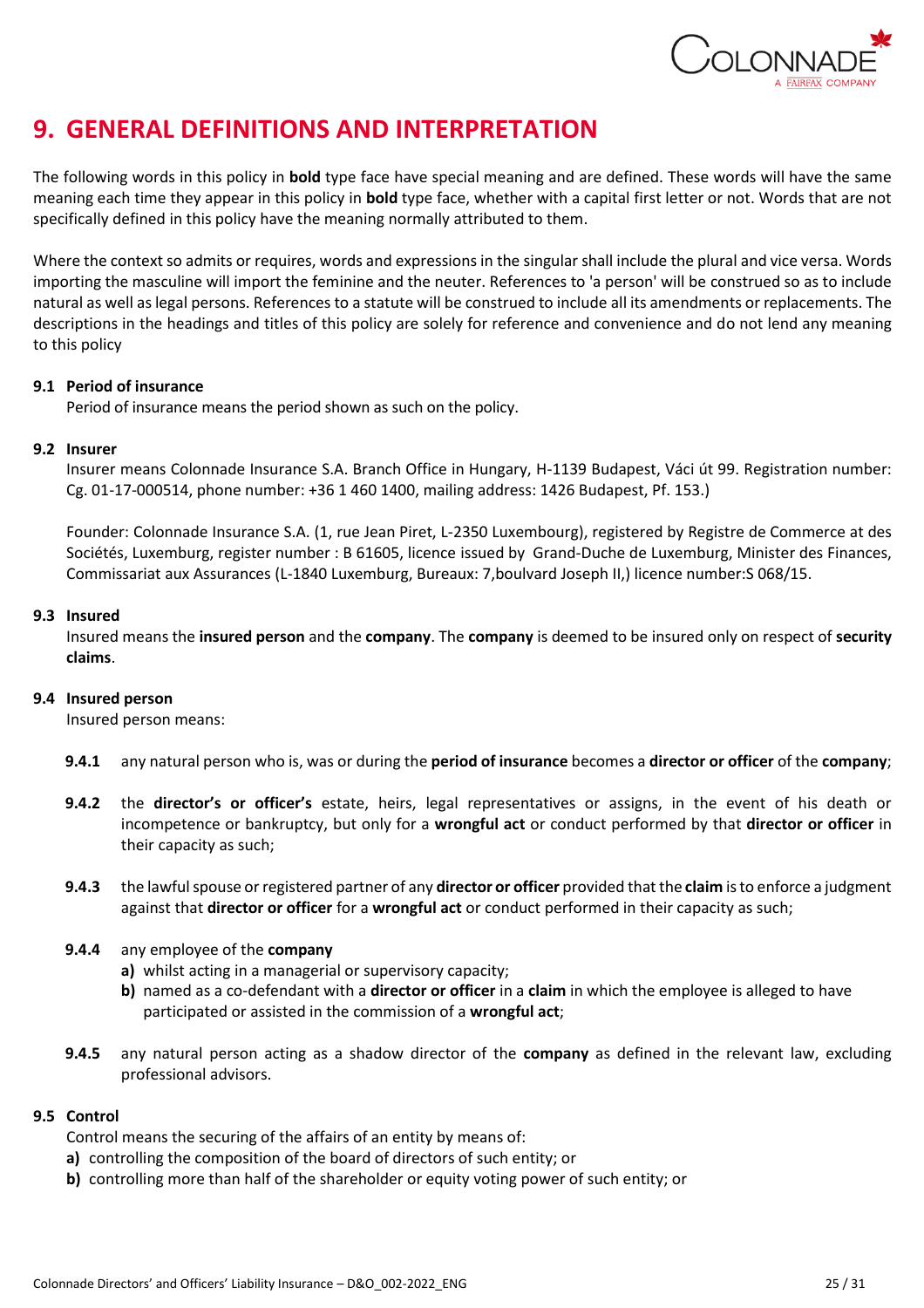

- **c)** holding more than half of the issued share or equity capital of such entity; or
- **d)** creation of such entity.

#### **9.6 Securities**

Securities means any security representing debt of or equity interests in a **Company** (including but not limited to any bond, stock, note, debenture, share or other equity or debt security).

#### **9.7 Securities Claim**

Securities claim mean any written demand or civil or arbitration proceedings, other than an administrative or regulatory proceeding against, or investigation of a **Company**, made against any **Insured** alleging a violation of any laws (statutory or common), rules or regulations regulating **securities**, the purchase or sale or offer or solicitation of an offer to purchase or sell **securities**, or any registration relating to such **securities**:

- **a)** brought by any person or entity alleging, arising out of, based upon or attributable to the purchase or sale, or offer or solicitation of an offer to purchase or sell any **securities** of a **company**; or
- **b)** brought by a **security** holder of the **company** with respect to such **security** holder's interest in **securities** of such **company**; or
- **c)** brought derivatively on behalf of a **company** by a **security** holder of that **company**.

arising solely from a claim first made during the **period of insurance**:

**Securities claim** shall not mean any claim by an **insured** alleging, arising out of, based upon or attributable to the loss of, or the failure to receive or obtain, the benefit of any **securities** (including any warrants or options).

#### **9.8 Stock offering**

Stock offering means the public offer of any of the **company's** or **outside company's** own **securities**.

#### **9.9 Continuous cover date**

Continuous cover date means the date stated as such in the policy.

#### **9.10 Independent lawyer**

Independent lawyer means:

- **9.10.1** if the **claim** is made within the country the **policyholder** is registered, advocate agreed upon by the **insured person** or the **company** and the **insurer** or in case of lack of such agreement the advocate to be nominated by the chairman of the local bar association; or
- **9.10.2** if the **claim** is made in another jurisdiction, a lawyer of more than ten (10) years experience agreed upon by the **insured person** or the **company** and the **insurer** or in case of lack of such agreement the advocate to be nominated by the chairman of the local law society/bar association.

#### **9.11 Official Body**

Official body means any regulator, police or other law enforcement authority, government body, government agency, parliamentary commission, official trade body, or any similar body having legal authority to investigate the affairs of an **Insured.**

#### **9.12 Defence costs and expenses**

Defence costs and expenses means

**a)** reasonable and necessary fees, costs and expenses incurred for representing an **insured**, with the **insurer's** prior written consent (except with respect to Insured Section C - Extented Cover 4.5 (Emergency Costs)), by or on behalf of an **insured** after a **claim**, **asset and liberty proceeding** or **extradition proceeding** is made, in the investigation, defence, settlement or appeal of such **claim**, **asset and liberty proceeding** or **extradition proceeding**;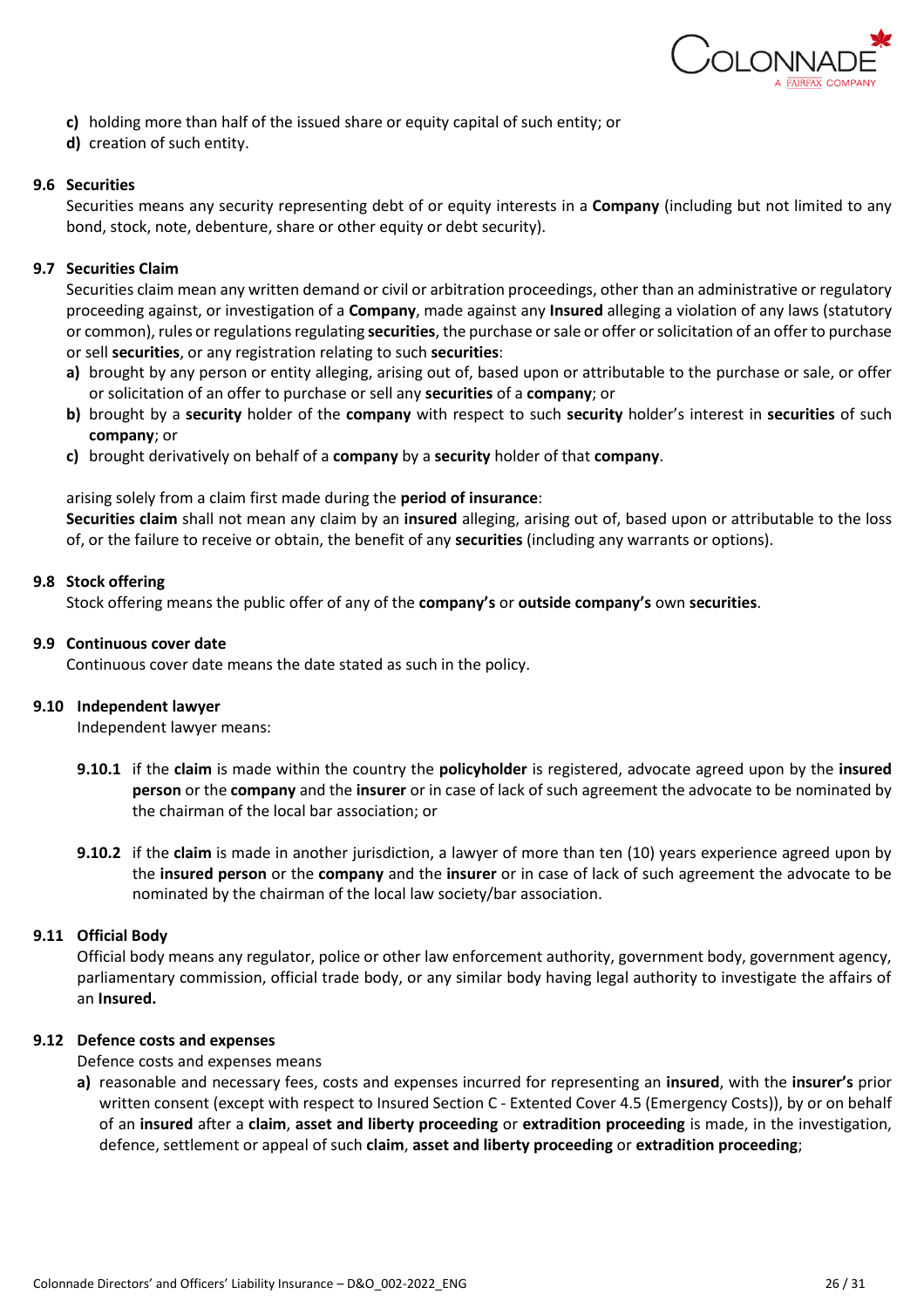

**b)** reasonable and necessary fees, costs and expenses incurred for representing an **insured**, with the i**nsurer's** prior written consent, by or on behalf of an **insured** of accredited experts, retained through defence counsel to prepare an evaluation, report, assessment, diagnosis or rebuttal of evidence in connection with the defence of a covered **claim**, **asset and liberty proceeding** or **extradition proceeding**;

**Defence costs and expenses** shall not include **Pre-Claim Inquiry Costs**, the remuneration of any **Insured Person**, cost of their time or any other costs or overheads of any **Company**.

# **9.13 Reputation Recovery Expenses**

in accordance with section 3.5 (Reputation Recovery Expenses), the reasonable and necessary fees, costs and expenses incurred, with the **insurer's** prior written consent, of a public relations consultant retained by an **insured person**  directly to mitigate the adverse effect or potential adverse effect on that **insured person's** reputation from a **claim**, by disseminating findings made in a judicial disposition of that **claim** which exonerates the **insured person** from fault, liability or culpability.

**Reputation recovery expenses** shall not include the remuneration of any **insured person**, cost of their time or any other costs or overheads of any **company**.

### **9.14 Mitigation Costs**

Mitigation costs mean any reasonable and necessary payments to a potential claimant to reduce the ultimate civil legal liability of an **insured person**. In no event shall **mitigation costs** include: (a) liability which is not otherwise covered under this policy; (b) payments arising out of, based upon or attributable to a **pre-claim inquiry;** or (c) payments to a potential claimant to reduce the ultimate civil legal liability of a **company** whether incurred by the **company** or by an **insured person** on behalf of the **company**.

#### **9.15 Claim**

Claim means:

- **9.15.1** any legal, administrative or regulatory proceeding, whether civil or criminal, commenced against an **insured person** alleging that he has committed a **wrongful act**; or
- **9.15.2** any written or verbal communication received by an **insured person**, **company** or **outside company** alleging an **insured person** has committed a **wrongful act** indicating an intention to claim against such **insured person**  or to complain about him in respect of such **wrongful act** to a legal, administrative or regulatory authority; or
- **9.15.3** any written notice served on an **insured person** requiring the **insured person** to attend an interview or provide documentation or otherwise co-operate in an administrative or regulatory investigation, where the investigation directly concerns the conduct of the **insured person** (acting in his capacity as an **insured person**) or of the affairs of the **company** or **outside company**.

### **9.16 Pre-Claim Inquiry**

Pre-claim inquiry means:

- **a)** a verifiable request for an **insured person** to: (i) appear at a meeting or interview; or (ii) produce documents, records or electronic information that, in either case, concerns a **company** or an **insured person** in their insured capacity, but only if the request is made by an **official body,** and:
	- **1)** arises out of an inquiry or investigation by an **official body** concerning a **company** or an **insured person** in their insured capacity; or
	- **2)** following a formal written notification to an **official body** by a **company**, **insured person** or whistleblower informing them of an actual or suspected material breach of an **insured person's** legal or regulatory duties if and to the extent that such inquiry is requested by an **official body**; or
- **b)** a raid on, or on site visit to any **company** or any **outside company** by an **official body** that involves the production, review, copying or confiscation of documents, records or electronic information or interviews of an **insured person**.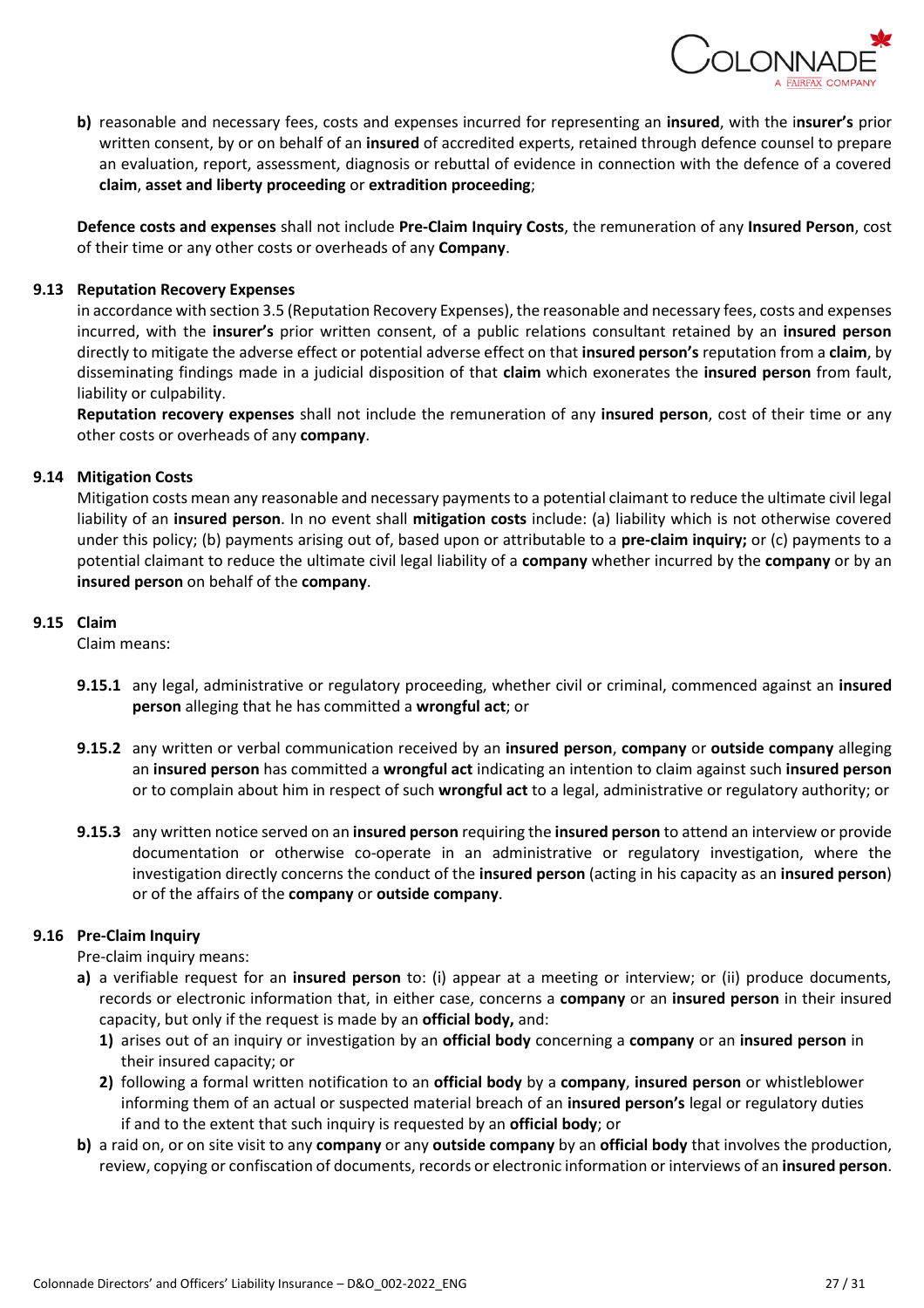

**Pre-claim inquiry** shall not include any routine or regularly scheduled regulatory or industry-wide hearing examination or inquiry, including any request for mandatory information from a regulated entity, conducted in **an official body's** normal review or compliance process.

## **9.17 Pre-Claim Inquiry Costs**

Pre-claim inquiry means the reasonable and necessary fees, costs and expenses incurred by an **insured person**, with the **insurer's** prior written consent, solely in connection with his or her preparation for and response to a **pre-claim inquiry** directed at such **insured person,** but excluding (i) any compensation of any **insured person** or cost of their time; and (ii) the costs of complying with any formal or informal discovery or other request seeking documents, records or electronic information in the possession or control of any **company,** the requester or any other third party.

In no event shall **pre-claim inquiry costs** include the remuneration of any **insured person**, costs of their time or any other costs or overheads of any **company**.

### **9.18 Wrongful act**

Wrongful act means any actual or alleged wrongful act or omission committed by the **insured person** solely in his capacity as an **insured person** including any:

- **a)** misstatement;
- **b)** misrepresentation;
- **c)** breach of trust;
- **d)** breach of duty;
- **e)** breach of warranty of authority;
- **f)** breach of rights of protection of human dignity and civil honour and slender; or
- **g) employment practice violation**.

#### **9.19 Extradition Proceeding**

Extradition proceeding means any extradition proceedings brought against an **Insured Person** or related appeal, any judicial review applications challenging the designation of any territory for the purposes of any extradition law, any challenge or appeal of any extradition decision by the responsible governmental authority, or any applications to the European Court of Human Rights or similar court in another jurisdiction.

### **9.20 Extended reporting period**

Extended reporting period means the length of time stated in the policy as such, which in case of non-renewal of this policy runs from the expiry of the **period of insurance**.

#### **9.21 Pollution**

Pollution means:

- **9.21.1** the actual, alleged or threatened discharge, seepage, migration, dispersal, release or escape of **pollutants** at any time;
- **9.21.2** any cost, expense, claim or suit arising out of any request, demand or order as a result of actual, alleged or threatened discharge, seepage, migration, dispersal, release or escape of **pollutants** at any time that the **insured** test for, monitor, clean up, remove, contain, treat, detoxify, or neutralise or in any way respond to, or assess the effects of **pollutants.**

#### **9.22 Foreign jurisdiction**

This insurance contract provides cover for a claim against the insured within the territorial scope specified in the insurance policy, provided that this is not prohibited by the relevant legislation.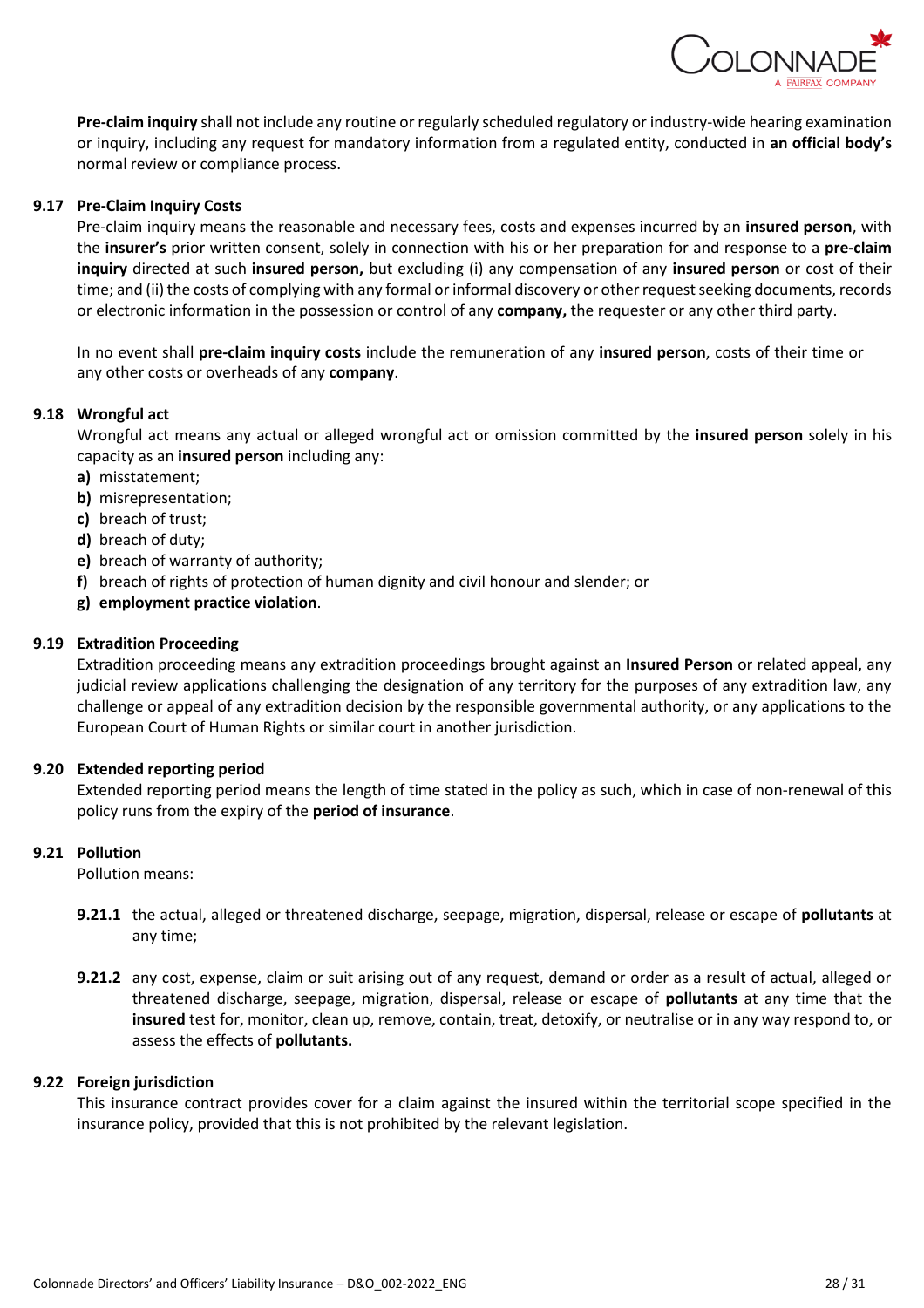

#### **9.23 Outside company**

Outside company means any entity other than a **company** to which the natural person was or is appointed as a director or officer at the request, order or direction of the **company** provided that such outside company is not incorporated, domiciled or has its securities listed on a security exchange or market within the United States of America or is not a **financial institution.**

#### **9.24 Subsidiary company**

Subsidiary company means:

- **9.24.1** any company other than any **financial institution** and/or other than any company of whose issued share capital is offered to the public or otherwise traded on a recognised exchange in the United States of America in respect of which the **company** (either directly or indirectly through one or more of its **subsidiary** companies):
	- **a)** controls the composition of the board of directors; or
	- **b)** controls more than half the voting power at a general meeting; or
	- **c)** holds shares (or participation) representing more than half of the issued share capital (regardless of class of share);
- **9.24.2** any other company that the **insurer** has given prior written consent to for its inclusion as a subsidiary company under this policy.

#### **9.25 Employment practice violation**

Employment practice violation means:

- **9.25.1** discrimination with respect to the terms or conditions of employment including salary, access to employment or opportunity of promotion in relation to employment on the basis of an individual's race, colour, religion, age, sex, national origin, disability, pregnancy, sexual orientation or preference; or
- **9.25.2** workplace harassment (including sexual harassment) which aims to or results in lowering of a person's dignity or aims at or results in creating a hostile or offensive working environment; or
- **9.25.3** invalid termination of employment.

#### **9.26 Non-Executive Director**

Non-executive director means any natural person who was, is or during the **period of insurance** begins serving as a member of the board of directors of the **company** 

- **a)** who does not form part of the executive management team and acts in advisory capacity only, and
- **b)** who is not and has not, within the last twelve (12) months, been an employee of a **company**, or affiliated with it in any other way (other than non-executive director) and
- **c)** has the same legal duties, responsibilities and potential liabilities as their executive counterparts,

but only when and to the extent that such person is acting in such capacity.

### **9.27 Financial Institutions**

Financial institutions mean:

- **a)** Banks (w/o limitations, i.e., such as any deposit taking and loan issuing institution, universal banks, investment banks, national banks, central banks, government reserve banks).
- **b)** (Re)Insurers/(Re)insurance companies.
- **c)** Investment firms, securities firms, broker dealers, stock brokers, asset/wealth/investment/fund managers, investment/fund advisors, funds, trusts and private equity firms.
- **d)** Infrastructure companies such as stock exchanges, clearing and settlement systems, depositories and financial administration companies.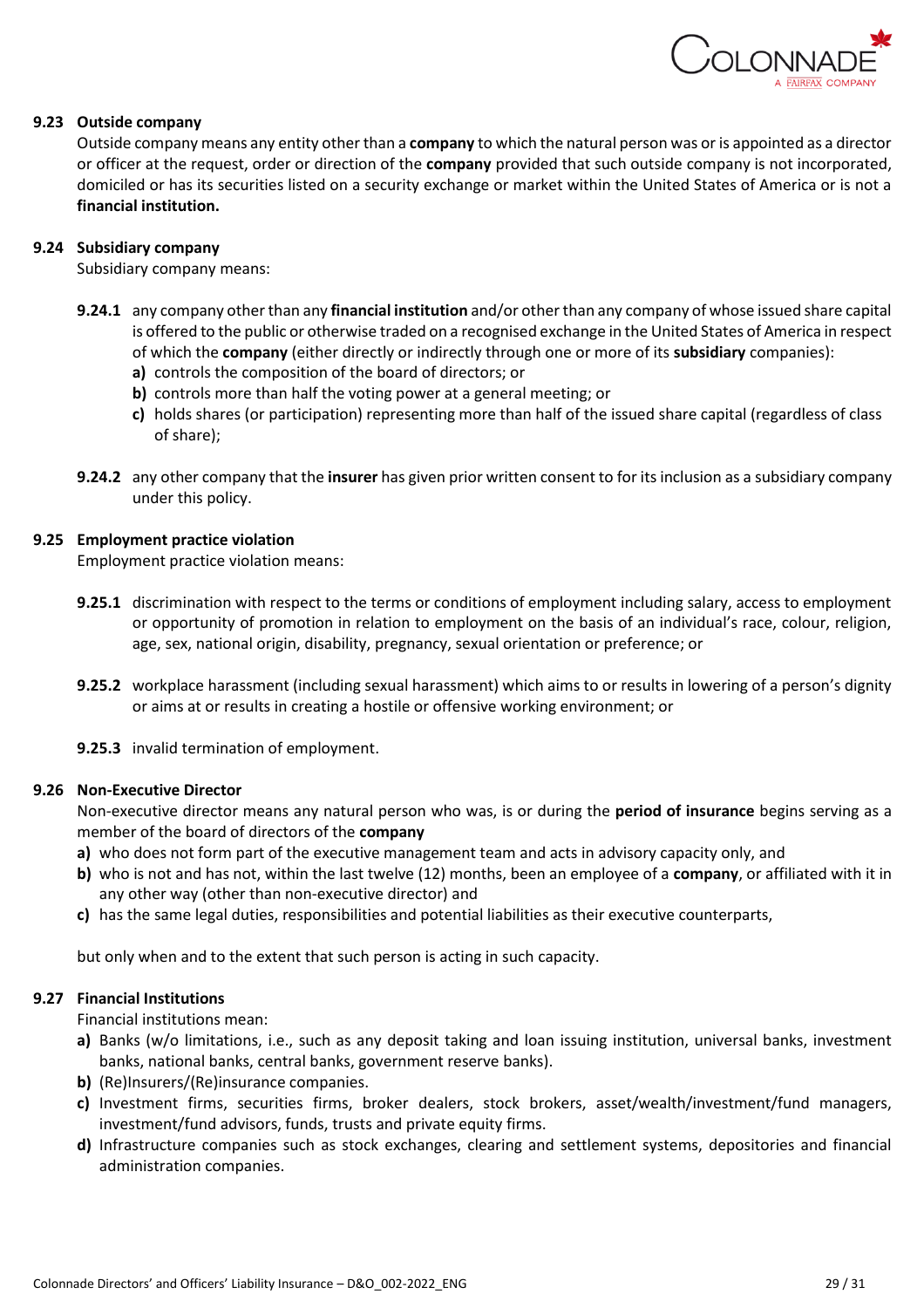

**e)** Any other financial service provider being involved in the trading of or advice in connection with securities.

#### **9.28 Professional Fees**

Professional fees mean reasonable and necessary fees, costs and expenses of appropriately qualified professionals appointed with the **insurer's** prior written consent.

In no event shall **professional fees** include (a) fees, costs and expenses which are not otherwise covered under this policy; or (b) costs attributable to a **pre-claim inquiry.**

#### **9.29 Pollutant**

Pollutant means any solid, liquid, gaseous or thermal irritant or contaminant including smoke, vapour, soot, fumes, acids, alkalis, chemicals or waste. Waste is deemed to include materials to be recycled, reconditioned or reclaimed.

#### **9.30 Policyholder**

Policyholder means the entity stated in the policy

#### **9.31 Company**

Company means the **policyholde**r and shall include all **subsidiaries**.

#### **9.32 Transaction**

- **9.32.1** the **Company** consolidating with or merging into another entity such that the **Company** is not the surviving entity, or selling all or substantially all of its assets to any other person or entity or group of persons or entities acting in concert; or
- **9.32.2** any person or entity or group of persons or entities acting in concert acquiring **Control** of the **company**; or
- **9.32.3** commencement of the bankruptcy proceeding, or winding up of, or the appointment of a receiver, administrative receiver, liquidator or administrator to the **company**.

The **Insurer** shall not be liable for **claims** that may be attributed to conduct, omission or error that was certified or committed after the date of a **transaction**.

From the date of the **transaction**, the insurance contract functions as an **extended reporting period**. The **transaction** does not in itself constitute a lapse of interest and does not terminate the contract.

#### **9.33 Asset and Liberty Proceeding**

Asset and liberty proceeding means any action taken against any **insured person** (acting in his capacity as an insured person) by any **official body** seeking:

- **a)** to disqualify an **insured person** from holding office as a director or officer;
- **b)** confiscation, assumption of ownership and control, suspension or freezing of rights of ownership of real property or personal assets of an **insured person**;
- **c)** a charge over real estate property or personal assets of an **insured person**;
- **d)** a temporary or permanent prohibition on an **insured person** from holding the office of or performing the functions of a **director or officer**;
- **e)** a restriction of an **insured person's** liberty as an official detention, or to a specified domestic residence; or
- **f)** deportation of an **insured person** following revocation of otherwise proper, current and valid immigration status for any reason other than such **insured person's** conviction of a crime.

#### **9.34 Bail Bond and Civil Bond Premium**

Bail bond and civil bond premium means the reasonable and necessary premium (but not collateral) for any bond or other financial instrument to guarantee an **Insured Person's** contingent obligation (in connection with any **Claim**, **Asset**